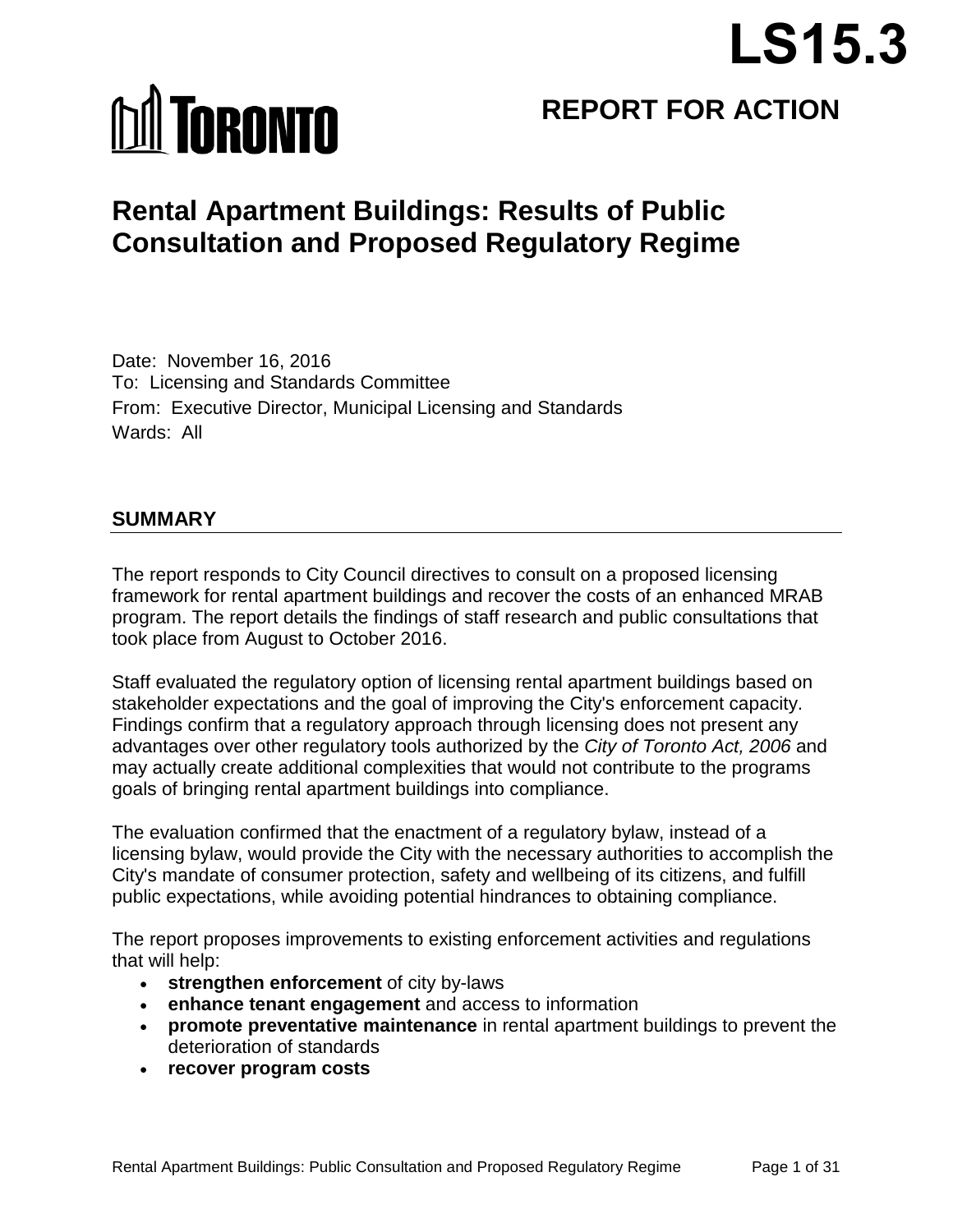The improvements include the creation of a regulatory by-law, which would impose legal requirements for rental building owners, improved access to information about the quality of rental apartment buildings and new opportunities for higher fines.

The report also identifies additional inspection activities to help benchmark the quality of the housing stock in rental apartment buildings and enhance the proactive enforcement of property standards. Lastly, the report outlines a process for recovering the costs of existing and proposed inspection and enforcement activities based on a combination of tax revenues, rental apartment building registration fee and user fees for non-compliant building owners.

The proposed changes build on the successes of the existing MRAB program and represent the next building block in an evolving municipal approach to improving living conditions for tenants in Toronto.

Legal Services, Shelter Support and Housing Administration (SSHA), Toronto Fire Services, Solid Waste Management Services, Toronto Public Health, and Tower Renewal Steps Program were consulted in preparation for this report.

#### **RECOMMENDATIONS**

The Executive Director, Municipal Licensing and Standards recommends that:

1. City Council approve a new regulatory by-law for rental apartment buildings that requires property owners to:

- a. register the building with the City of Toronto and submit required information;
- b. have a process for receiving, tracking and responding to tenant repair requests;
- c. notify tenants of service disruptions, property standards appeals, work orders and cleaning plan,
- d. install notification board in central location;
- e. use licensed pest management professionals;
- f. have a waste management plan;
- g. have a cleaning plan;
- h. use contractors with certification from Ontario College of Trades to conduct maintenance of HVAC and plumbing systems
- i. have a state of good repair capital plan; and
- j. pay all applicable fees.

and direct the Executive Director, Municipal Licensing and Standards to report to the March 6, 2017 meeting of Licensing and Standards Committee with the new regulatory by-law.

2. City Council direct that the program be funded as follows:

Option A: Program budget of \$4,442,904, funded:

- 80% from a \$13.00 registration fee per unit per year (\$3,580,317);
- 20% from the tax-base (\$888,580)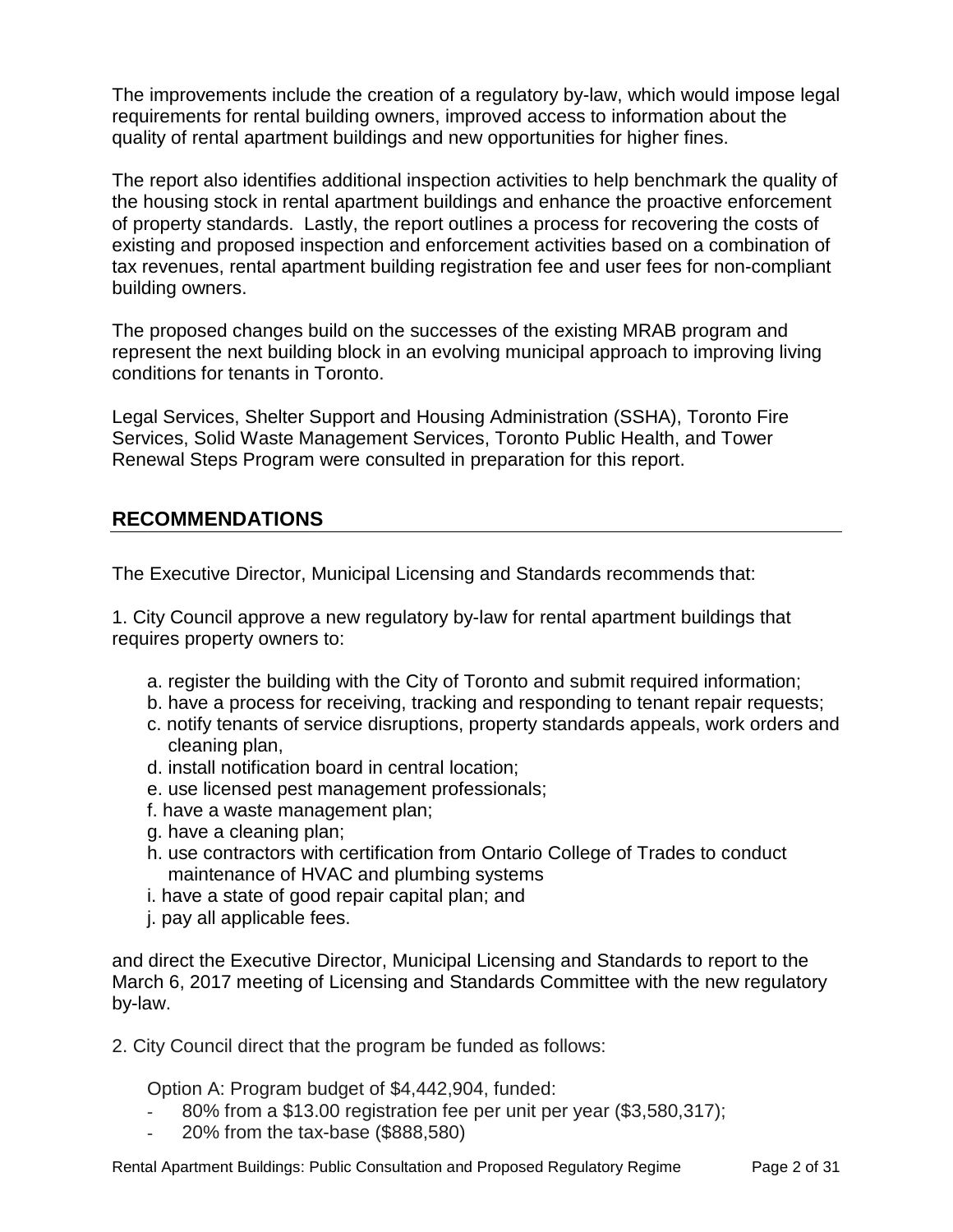OR

Option B: Program budget of \$4,442,904, funded:

- 65% from a \$11.00 registration fee per unit per year (\$2,917,123),
- 15% from revenues from enforcement action (\$637,200)
- 20% from the tax-base (\$888,580)

#### OR

Option C: Program budget of \$4,442,904, funded:

- 60% from a \$10.00 registration fee per unit per year (\$2,665,742),
- 40% from the tax-base (\$1,777,161)

#### OR

Option D: Program budget of \$4,442,904, funded:

- 45% recovered from a \$8.00 registration fee per unit per year (\$2,028,542)
- 15% recovered through revenues from enforcement action (\$637,200)
- 40% recovered from the tax-base (\$1,777,161)

and direct the Executive Director, Municipal Licensing and Standards to report to Budget Committee during the 2017 Operating Budget process on the program budget and the six additional FTEs required to implement the program proposed.

#### **FINANCIAL IMPACT**

The current 2016 annual operating budget for the MRAB program is \$3.18 million and includes salaries and benefits for 24 FTE, material and equipment, and indirect and overhead costs. This report outlines a proposed annual budget of \$4.4 million, which includes the current costs of the MRAB program plus the proposal to add six (6) new FTEs. It also includes an amount of \$100,000 for stakeholder engagement and \$227,575 in one-time costs to cover implementation and the development of an online information portal. The total proposed new annual program budget is \$4.4 million.

The current 2016 annual operating budget for the MRAB program is 100% tax supported. For cost recovery option D, the preferred option, described in the report, 60% (\$2.66 million) of the program will be funded through new and increased user fees, and 40% (\$1.77 million) will be tax supported (see Table I) on an annual basis.

| <b>Item</b>                                                              | Cost (\$000s) |
|--------------------------------------------------------------------------|---------------|
| Total program budget                                                     | \$4,442.90    |
| $\textsf{Tax}$ funded (40%)                                              | \$1,777.16    |
| MRAB budget to be recovered through new and<br>increased user fees (60%) | \$2,665.74    |

#### **Table I: Cost Recovery Option D**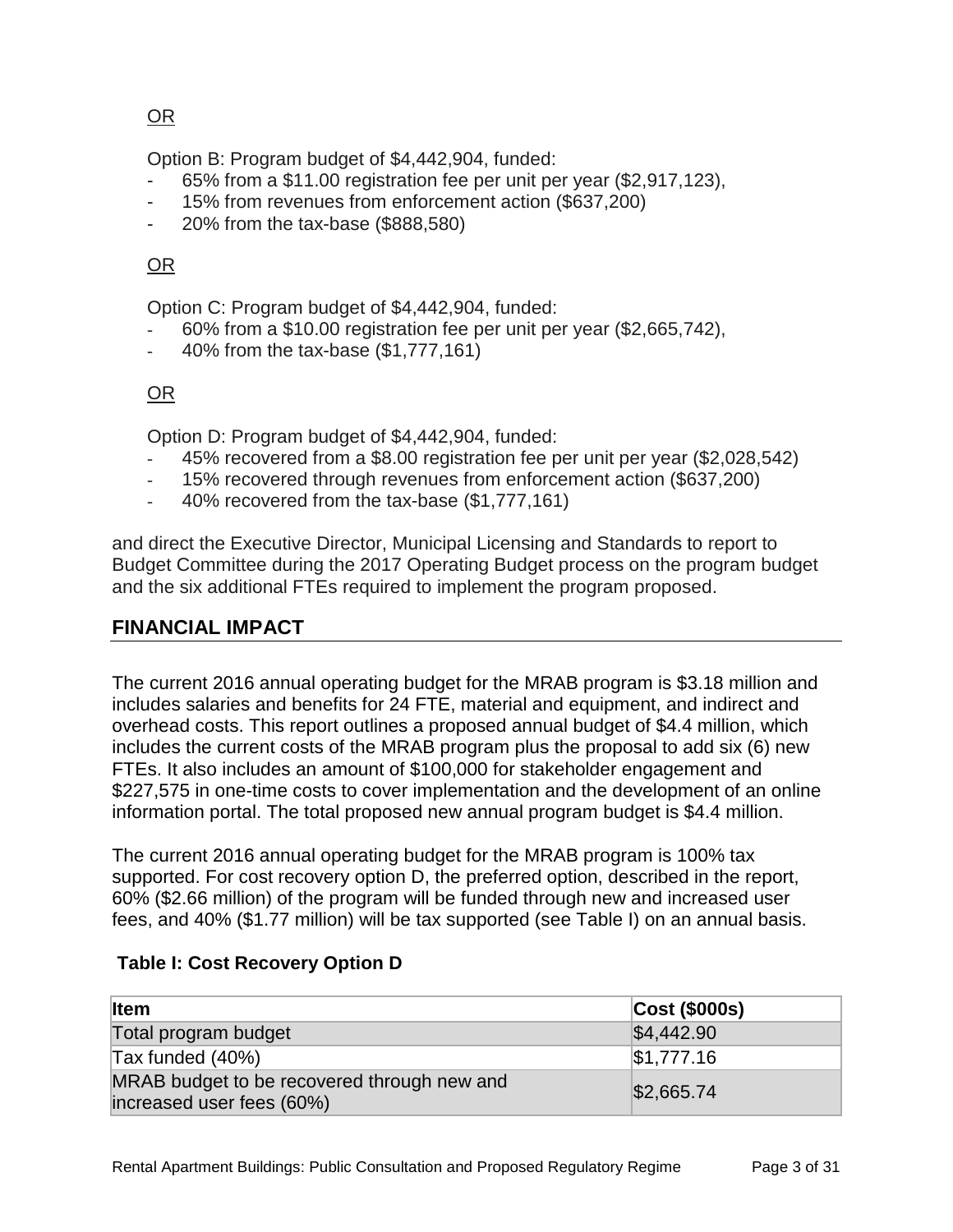|                           | <b>Gross</b><br>(\$000s) | <b>Revenue</b><br>(\$000s) | <b>Net</b><br><b>Expenditures</b><br>(\$000s) | <b>Positions</b> |
|---------------------------|--------------------------|----------------------------|-----------------------------------------------|------------------|
| Total Current Program (a) | 3,182.98                 |                            | 3,182.98                                      | 24               |
| Total New Program (b)     | 4,442.90                 | 2,665.74                   | 1,777.16                                      | 30               |
| Change (c=b-a)            | 1,259.92                 | 2,665.74                   | (1,405.82)                                    | 6                |

#### **Table II: Annual Financial Impact Based on Cost Recovery Option D**

Table II highlights the difference between the current MRAB program and the proposed program (Option D) on an annual basis for gross expenditures, revenues and net expenditures. 6 new positions are recommended to be added to the existing staff of 24. These positions are required to ensure the program is operating with the appropriate levels of management oversight and analytical support. The recommended revenue represents 60% cost recovery from user fees and the remaining 40% funded by property taxes. As a result, the annual net cost of this program has been reduced by \$1.406 million or 44.2%. These changes are consistent with the 2017 Operating Budget currently being recommended to Budget Committee. Subject to the approval of City Council on this cost recovery model, the Executive Director, Municipal Licensing and Standards will report to Budget Committee during the 2017 Operating Budget process on the proposed program budget and applicable fees.

The Deputy City Manager & Chief Financial Officer has reviewed this report and agrees with the financial impact information.

#### **DECISION HISTORY**

At its meeting of June 7, 8, and 9, 2016, City Council adopted the following:

• Executive Director, Municipal Licensing and Standards (ML&S) to report to the Licensing and Standards Committee on an enhanced full cost recovery model for Multi-Residential Rental Apartment Building (MRAB) Audit and Enforcement Program with additional supports and other potential measures to support tenants.

<http://app.toronto.ca/tmmis/viewAgendaItemHistory.do?item=2016.LS11.3>

• Executive Director, ML&S to conduct public consultation on the proposed framework for a multi-residential rental property licence, such consultation to seek input on a variety of staffing and service levels, and report back in the fall of 2016 on consultation findings, a draft by-law, associated fee, budget and staffing model, proposed administrative monetary penalties, final proposed licensing fees, tenant engagement plan, technology requirements, implementation schedule, and fee reductions for demonstrated compliance with property standards by-laws.

<http://app.toronto.ca/tmmis/viewAgendaItemHistory.do?item=2016.LS11.4>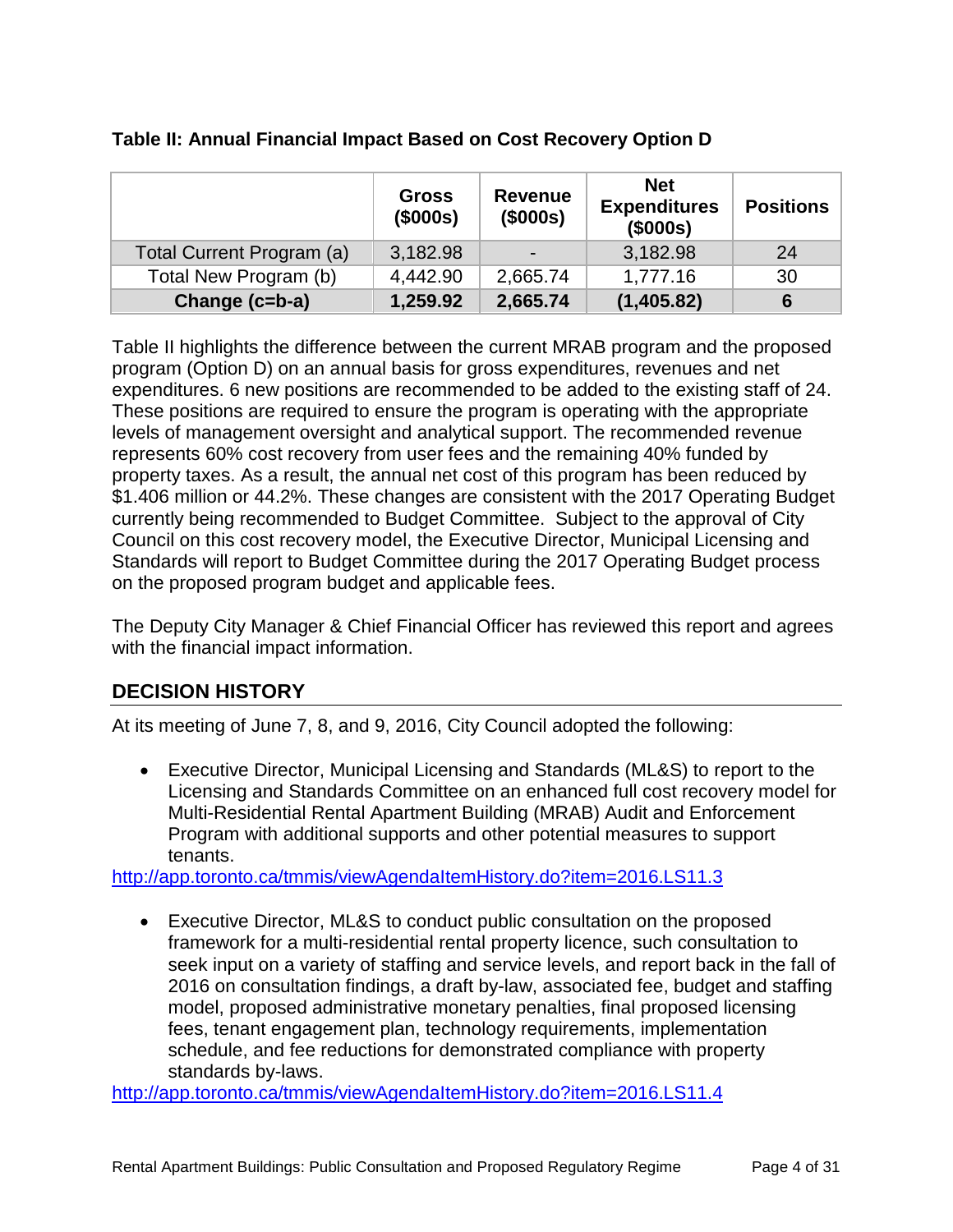At its meeting of July 7, 8, and 9, 2015, City Council supported a cost recovery model for the MRAB program, which was to include an increased budget for stakeholder engagement, outreach and education.

<http://app.toronto.ca/tmmis/viewAgendaItemHistory.do?item=2015.LS5.4>

At its meeting of June 25, 2015, Licensing and Standards Committee received for information a staff report on the "Jurisdictional Scan and alternatives to Licensing Landlords" and directed Executive Director, ML&S to report on:

- Regulatory options for ensuring safe and adequate rental housing in Toronto;
- On a user fee for the MRAB program;
- On the next steps identified in the report i.e. continued research and issue identification ,detailed financial analysis, stakeholder and public consultation
- To consider in a report whether an established standard of 6 units or greater is appropriate for a licensing regime.

<http://app.toronto.ca/tmmis/viewAgendaItemHistory.do?item=2015.LS5.4>

At its meeting of June 26, 2014, Licensing and Standards Committee requested the Executive Director, ML&S review the feasibility, merits, and experience of other jurisdictions, in licensing landlords in Toronto.

<http://app.toronto.ca/tmmis/viewAgendaItemHistory.do?item=2014.LS29.4>

#### **COMMENTS**

The City of Toronto over the past number of years has explored new tools for ensuring safe, secure and decent housing in Toronto's rental apartment buildings.

Before 2008, the City enforced property standards in rental apartment buildings based on complaints from residents. The by-laws in the Municipal Code relevant to living conditions in apartment buildings include Chapter 629 Property Standards, Chapter 548 Littering and Dumping of Refuse, Chapter 485 Graffiti, Chapter 489 Grass & Weeds, and Chapter 447 Fences.

In 2008, the City, through the Municipal Licensing and Standards (ML&S) division, launched the Multi-residential Apartment Building (MRAB) audit and enforcement program. The audits focus on high-risk buildings and include a comprehensive inspection of all common areas in the building (i.e. lobby, hallways, mechanical rooms). The program also includes any required enforcement actions such as the issuance of work orders, charges or remedial actions. Remedial actions are when the City hires contractors to undertake the repairs necessary and the cost is recovered as part of the building owner's property tax bill. To date, the City has audited 1,174 rental apartment buildings and 87% of the identified deficiencies have been rectified by property owners.

Since 2011, the City of Toronto has also been operating the voluntary Tower Renewal STEP program. The program supports building owners and property managers of high rise apartment buildings (8 storeys or higher, built before 1985) with identifying, planning and taking action on improvements related to energy, water, waste, operations, safety and community. Supports include free assessment and performance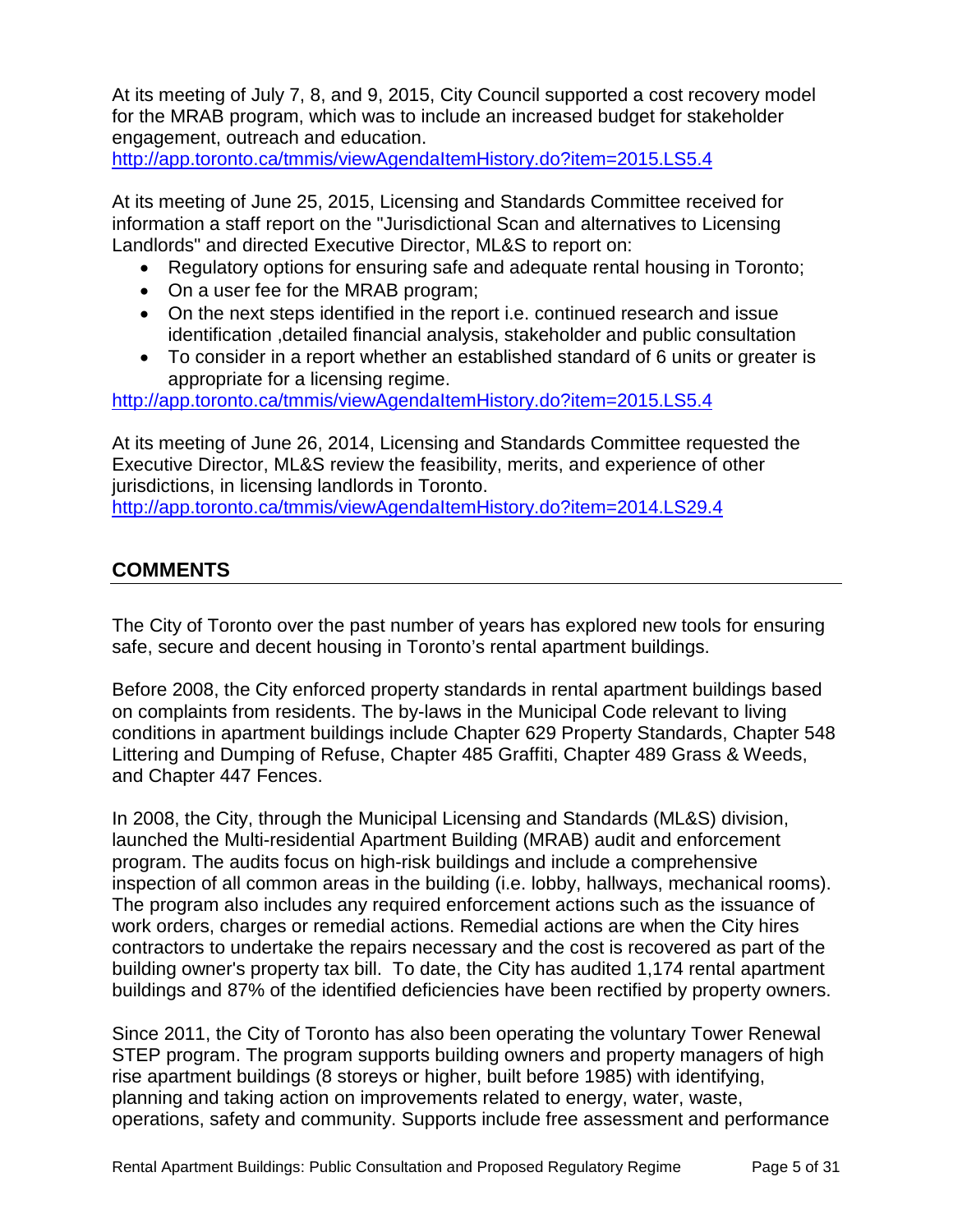benchmarking, follow up support, financing, a toolkit of resources and network events. To date, 154 buildings have participated in STEP and received customized improvement action plans and follow-up support.

In 2014 and 2015, Licensing and Standards Committee requested that ML&S assess new measures for increasing compliance with City by-laws, including the feasibility of licensing rental apartment buildings. City Council also directed ML&S to report on a cost recovery model for MRAB program activities.

#### **Quality of Housing in Toronto's Rental Apartment Buildings**

The City of Toronto's interest in improving the quality of rental apartment buildings reflects the fact that around a third of Toronto residents live in rental apartment buildings and that there are indications that a significant number of these tenants are affected by property standards issues. In addition, research indicates that there is a connection between poor housing conditions and poverty. Improved quality of life in rental apartment buildings would impact a significant number of residents and would disproportionately benefit residents living in poverty.

As of 2011, 45.4% of all households in the Toronto were rented, which translates into a total of 1,022,820 tenants. Most renters live in rental apartment building; the number of residents living in rental apartment buildings constitutes approximately 30% of Toronto's population, according to the 2011 National Household Survey Data.

There is an absence of comprehensive, reliable data on the current quality of the rental housing stock in Toronto, which has been identified as an issue by all stakeholders, including tenants, the City, and the rental apartment building industry. However, surveys of tenants in Toronto suggest that some may be experiencing deteriorating standards. The majority of apartment towers in Toronto were built in the 60s and 70s and in buildings that have not been properly maintained, core infrastructure elements such as heating/cooling, ventilation, electrical and elevating system are reaching the end of their life cycle.

In 2011, the United Way published the Poverty by Postal Code report based on a survey of 2,803 residents in high-rise inner suburban rental towers. Feedback collected indicated a high occurrence of elevator breakdown and general disrepair, with over 50% of respondents requiring two or more major repairs in their unit or building that year. The study also found that there is a strong connection between poor housing conditions and poverty. In 2014, the Cities Centre at the University of Toronto published a study that surveyed 1,566 families living in high-rise rental apartment buildings. 46% of these families indicated that their building conditions were poor, 27% that units were in poor condition, and 23% felt unsafe. These surveys all indicate that tenants in rental apartment buildings face significant issues related to property standards.

To further understand living conditions in rental apartment buildings and review available regulatory and enforcement tools to improving these conditions, staff completed:

- Jurisdictional scan (see Attachment 1)
- Online Ipsos Reid survey in December 2014 (see Attachment 2)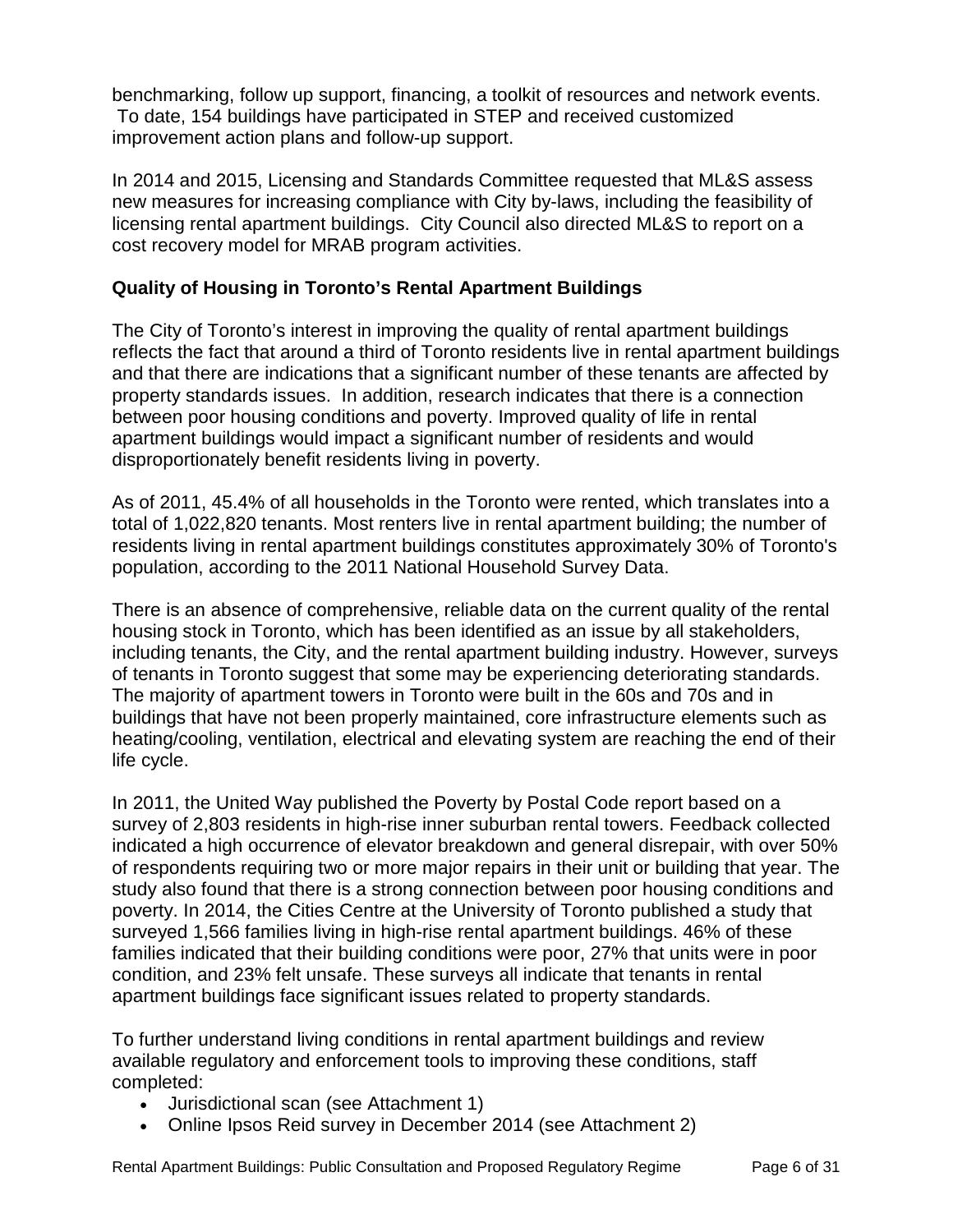- Public and stakeholder consultations
- Internal consultation with enforcement staff and relevant Divisions
- Legal review of available enforcement tools (i.e. penalties)

#### **Findings of Jurisdictional Scan**

Cities across North America use a variety of licensing and non-licensing regimes for rental apartment buildings. There are a few instances of large U.S. cities (over 500,000 population) using licensing schemes – these include Washington and Philadelphia. In contrast, there are many large American cities that use a business registration scheme to regulate rental apartment buildings, including: Baltimore, Boston, Dallas, Houston, LA, New York, Portland, Raleigh, San Francisco, and Seattle. Voluntary systems are less common and appear to be associated more with cities in the United Kingdom.

The majority of jurisdictions reviewed have a base fee for annual registrations, regardless of building size or number of units. Many also employ a scaled fee on top of the base fee, usually on a per unit basis, and up to a set limit.

All examined cities have complaints-based inspections, similar to Toronto, where tenants can make complaints to the municipal authority and staff respond with an inspection. The use of proactive inspections is less common. It is rare for municipalities to conduct inspections with every annual renewal of a license (Boulder, Colorado is the only known example). Many municipalities conduct proactive inspections over a multiannual cycle ranging anywhere between three to ten years. Some cities employ an inspection system in which the inspection frequency depends on the number of infractions identified in a building.

Most jurisdictions that conduct proactive inspections also charge for these services. Because proactive inspections are most often conducted on properties which have previously been non-compliant, this leads to a system whereby properties requiring the most enforcement resources incur the greatest costs.

Across all the jurisdictions reviewed, staff could not find evidence of a license being revoked in the case of non-compliance. Instead, both licensing and non-licensing cities use penalties and fines for non-compliance. This would suggest that the distinguishing feature of a licence (i.e. the ability to remove the license in case of violation) is not used.

Staff found that the most effective enforcement of living standards in rental housing is a proactive inspection system that focuses on problematic properties. These proactive systems are used in cities irrespective of whether they license, or register, their rental apartment buildings.

#### **Summary of Ipsos Reid survey**

In 2015, ML&S commissioned Ipsos Reid to conduct a survey of 1,011 residents, of which 38% were tenants (results are included in Attachment 2). 14% of respondents living in apartments described the quality of their building as poor, 26% did not feel safe around their building and 43% felt they had issues with pests and insects in their unit. The results also indicate that the quality of one's building is positively correlated with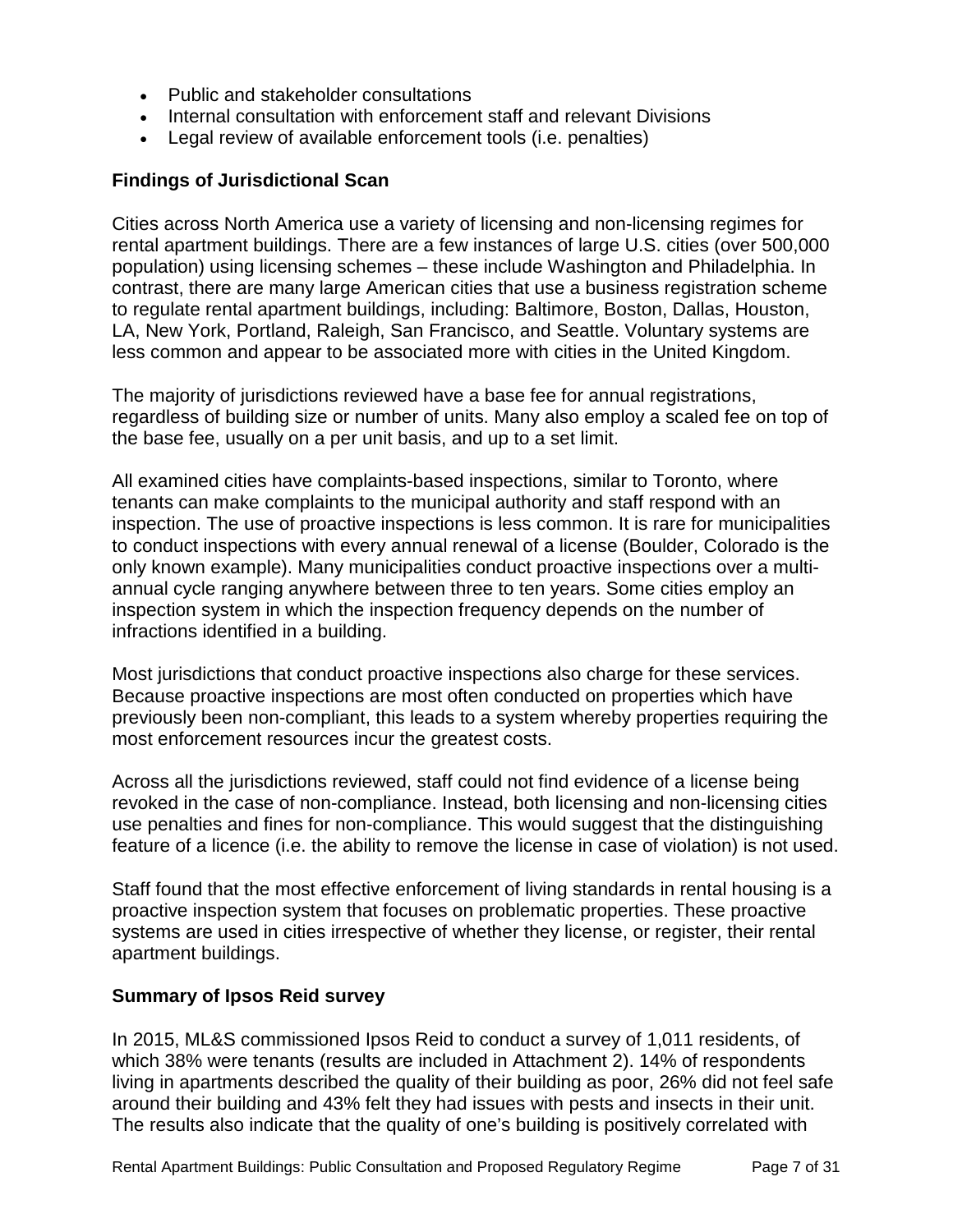income and education – the higher the household income or education, the better quality apartment building. The differences in findings between this survey and the surveys conducted by the United Way and the Cities Centre are likely due to the smaller sample size and the focus on all residents rather than low-income earners. Nevertheless, this survey indicates that a significant portion of tenants in apartments have identified issues with the quality of their buildings.

#### **Public and Stakeholder Consultations**

As per City Council direction, ML&S staff planned and implemented a public consultation on the licensing framework for rental apartment buildings proposed in the June 2016 staff report. The consultations took place from July to October, 2016 and included:

- 7 public meetings
- 9 stakeholder meetings (i.e. industry associations, tenant advocacy groups, other enforcement agencies)
- Online survey (available online from September 20 October 12, 2016)

The public meetings attracted over 250 participants, including tenants, building owners/property managers and members of the general public. The online survey had 560 respondents of which 77% were renters and 5% were building owners/property managers. The remaining respondents were either interested person, "other" or preferred not to answer.

Staff also organized meetings with the following stakeholder groups:

- tenant advocacy groups including Acorn, Federation of Metro Tenants' Associations (FMTA), and Advocacy Centre for Tenants Ontario (ACTO)
- industry associations such as Greater Toronto Apartment Association (GTAA) and Federation of Rental Housing Providers of Ontario (FRPO)
- social housing/non-profit housing providers including Toronto Community Housing and Ontario Non-Profit Housing Association (ONPHA)
- Rental Housing Advisory Committee
- Tenant Issues Committee
- Enforcement agencies such as Electrical Safety Authority (ESA), Technical Standards and Safety Authority (TSSA) and Enbridge

The findings of the public consultation and stakeholder meetings were analyzed with the following overarching goals:

- Collect feedback on the licensing framework proposed in the June 2016 report
- Learn about the issues affecting living conditions in rental apartment buildings
- Identify solutions to improve the quality of rental apartment buildings
- Determine the type of rental building information the City should collect
- Identify gaps in applicable regulations and opportunities for future collaboration with other enforcement agencies
- Find ways to improve communication between building owners/property managers and tenants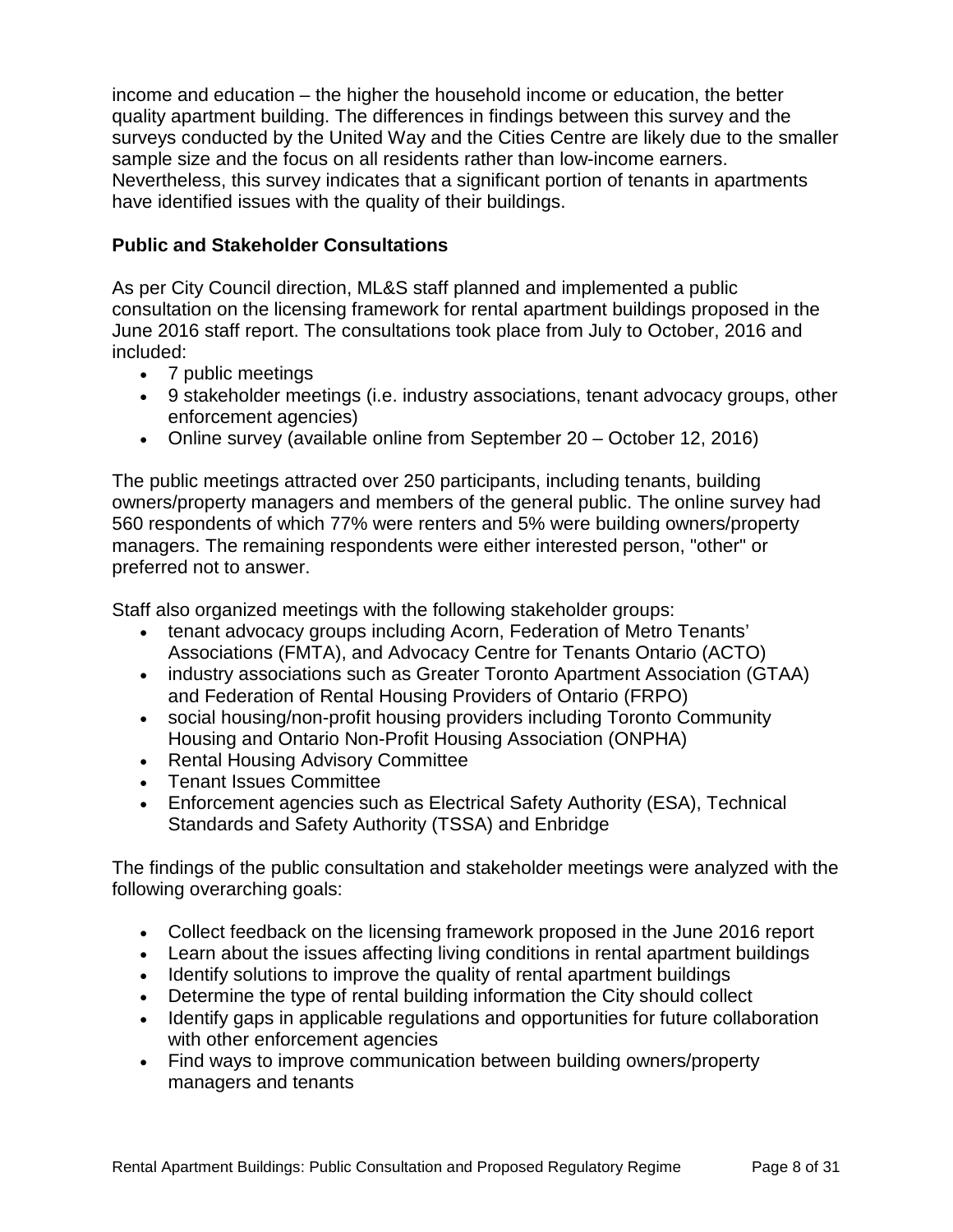The notes from the public meetings can be found on the ML&S website www.toronto.ca/mlshaveyoursay and results of the online survey are outlined in Attachment 3.

#### **High Level Summary of Consultation Findings**

Not all rental apartment buildings in Toronto have property standards issues (20% of online survey respondents said there were no issues in their building) but in buildings where problems were identified, some of the most common issues include:

- Elevators are frequently out of service
- Issues with pests (bed bugs, cockroaches) and mold
- Lack of response from landlords/superintendents to repair requests
- Lack of cleanliness in common spaces such as hallways, staircases, garbage rooms, etc.
- Inadequate heating due to outdated systems
- Weak communication between landlords/property managers and tenants related to service disruptions
- Tenants fear intimidation from landlords/property managers if they make complaints to the City
- Poor quality of repairs

To address the issues above and improve living conditions in rental apartment buildings, participants recommended the following solutions:

- Escalating penalties/fines for non-compliant landlords
- Regular building inspections by the City of Toronto
- Rating system for rental apartment buildings
- Information about buildings should be available to the public
- Property managers/maintenance staff need training in customer service and what to do during emergencies
- Require landlords to hire professionals to make repairs
- Engage tenants about their rights and responsibilities
- Require landlords to plan for future capital repairs

Tenants want access to information about rental apartment buildings so they can better understand their present living conditions and make informed decisions about future tenancies. When asked what building information is important to tenants, the most common responses included:

- Contact information for building owner
- History of charges, complaints and work orders
- Record of violations from other agencies (e.g. Toronto Fire Services)
- History of mold and pest infestations
- Information about laundry room (hours of operation, number of machines)
- Types of amenities available
- Description of accessibility features
- Description of security systems (e.g. cameras)
- Building restrictions (e.g. no pets)
- Charges not included in the rent (e.g. parking)
- Building's cleaning schedule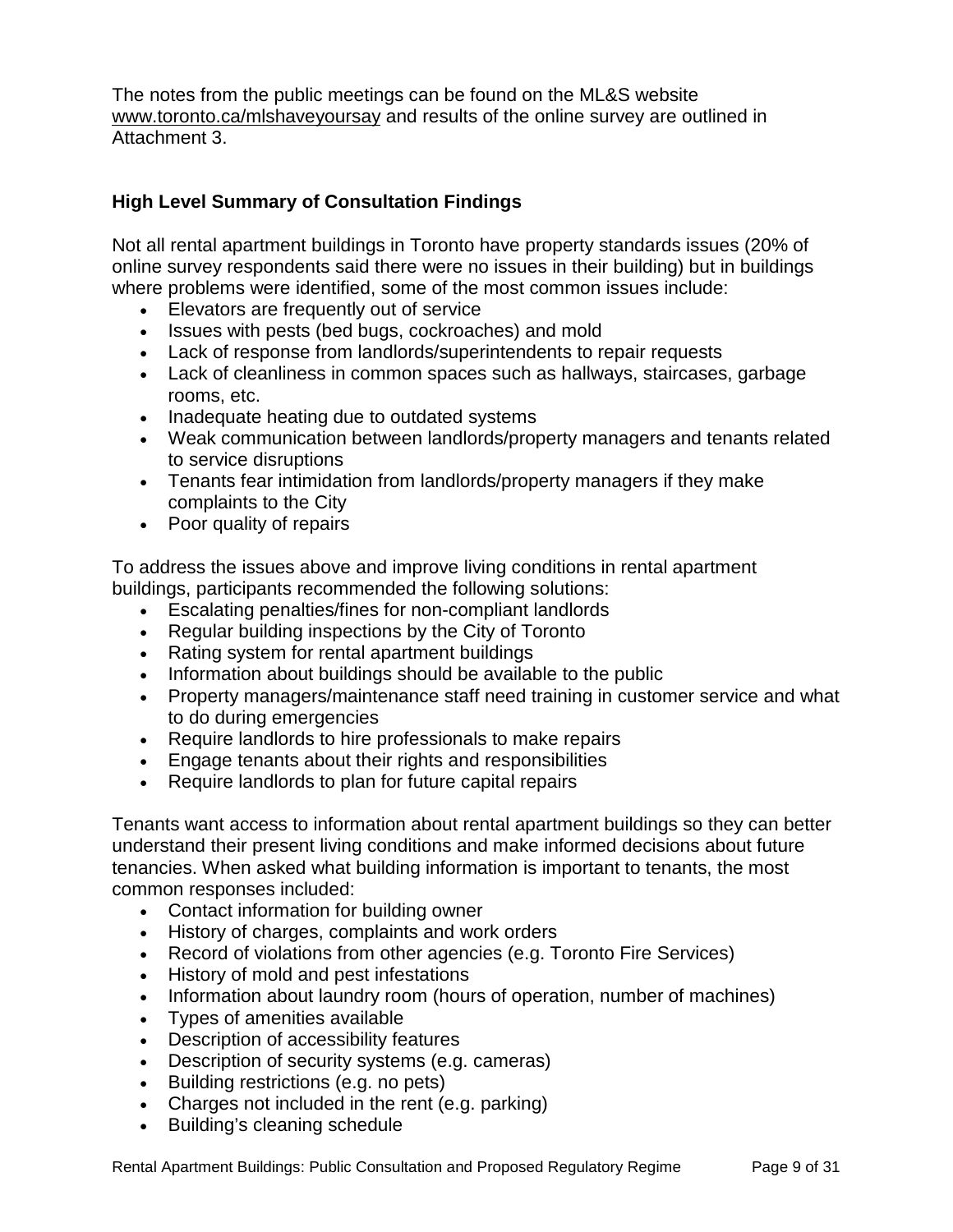- Smoking/non-smoking status
- How often are appliances/cabinets replaced
- Number of superintendents in the building

Tenants and other stakeholders highlighted the need to improve communication between building owners/property managers and tenants, particularly concerning events that may affect more than one unit, such as:

- Service disruptions: water shut off, elevator maintenance, power outage
- Fire alarm testing
- Major repairs/maintenance work in common spaces
- Change of ownership or property managers

Tenants found the following methods as the most effective for tenant notifications:

- Posting information on bulletin boards on the main floor
- Email
- Notices should be made in writing and delivered to every unit. Some tenants do not have email accounts
- Notices of any disruption posted on every floor
- Translation in other languages should be available, if needed
- Superintendents could organize regular meeting with tenants, although respondents recognize that there is a lack of meeting spaces

Staff also identified several common themes from the consultation findings that were shared by tenants, property owners and other stakeholders.

- Costs of the program should not be passed on to tenants.
- Efforts should be focused on penalizing "bad landlords" rather than those that are compliant with regulations.
- Improvements should be made to minimize "red tape" and duplication of efforts between different levels of government.
- Changes made to the current regulatory and enforcement regime must have a real impact on living conditions in rental apartment buildings.

#### **Current Inspection and Enforcement Program in Rental Apartment Buildings**

Currently, ML&S enforces compliance with city by-laws in rental apartment buildings through (1) inspections in response to 311 complaints and (2) audits of high-risk buildings in the MRAB program.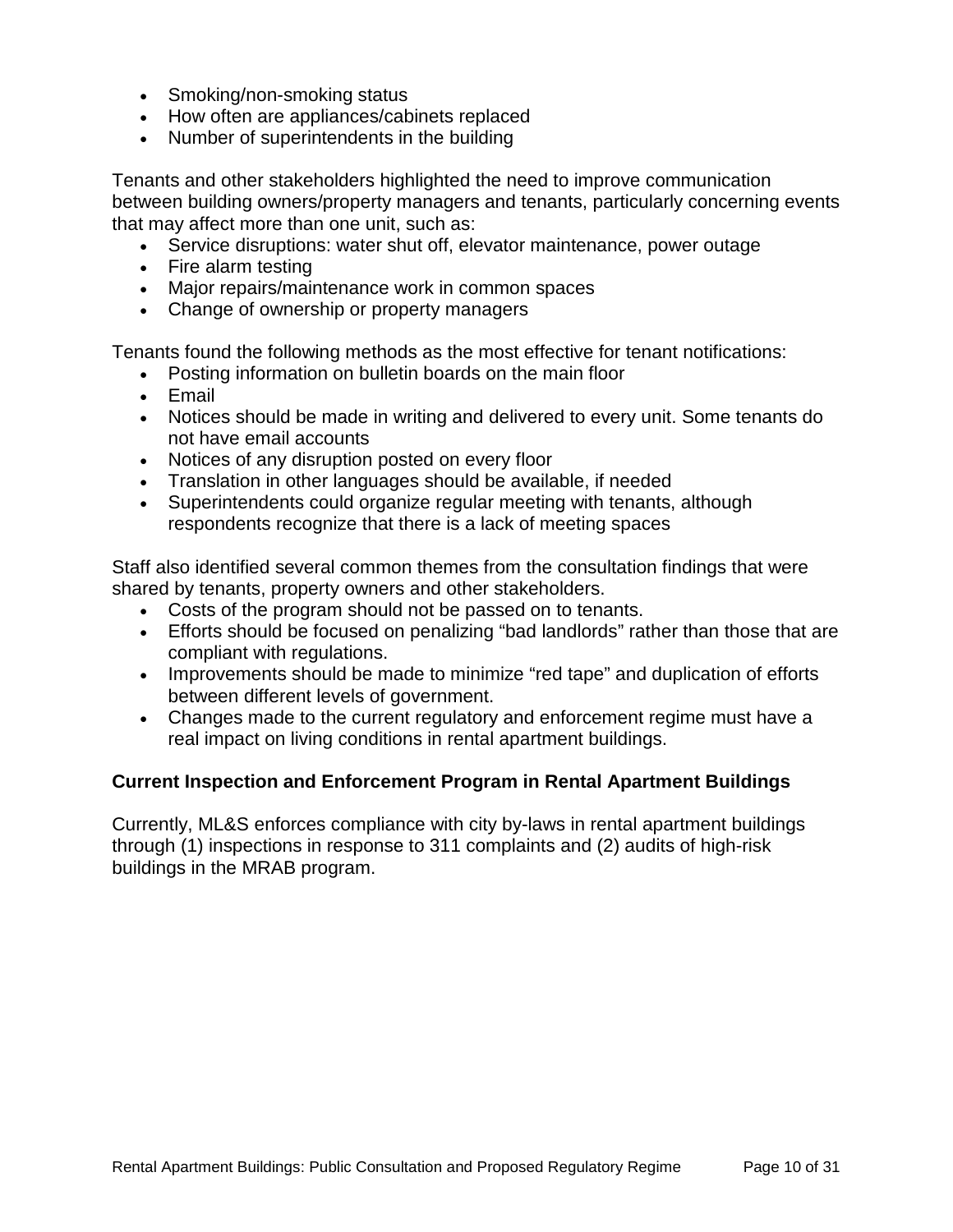

**Figure 1: Process map for ML&S response to 311 complaints on rental properties**

The MRAB program has two components:

- **Pre-audits,** where staff assess the risks of a building to determine if an audit is needed. Pre-audit assessments are initiated based on referrals from stakeholders and include background research and surface level observations of the building.
- **Audits,** where staff do a comprehensive inspection of all common areas (i.e. laundry room, garage, mechanical room) and issue orders if by-law violations are identified. A mobile administrative office is present during each audit for tenants to bring forward concerns.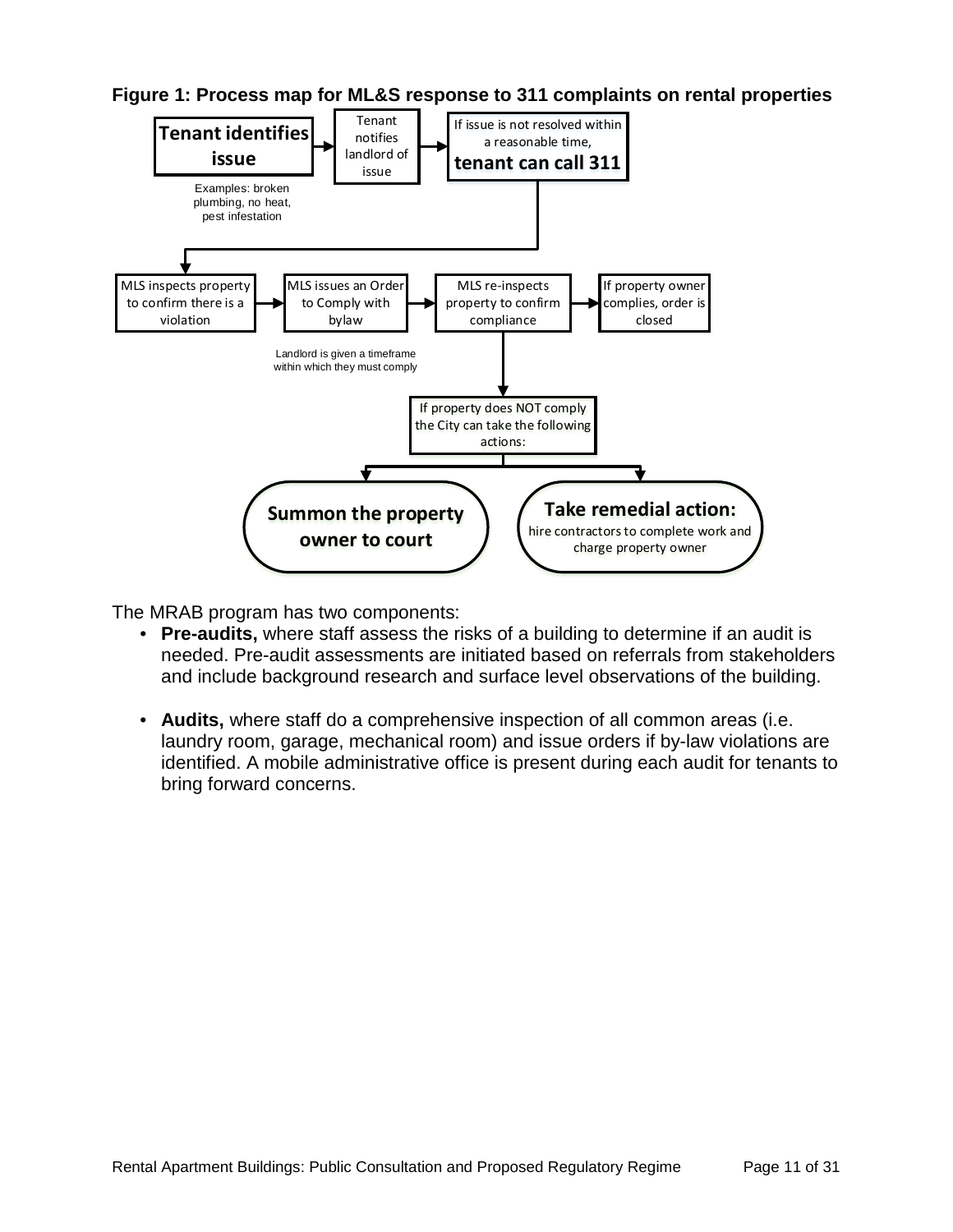#### **Figure 2: Process map of MRAB program**



#### **Analysis of current inspection and enforcement program**

In the last eight years, the MRAB program has been successful in identifying and remedying 57,537 property standards deficiencies in 1,174 rental apartment buildings in Toronto. The pre-audit inspection allows the City to concentrate its efforts and resources on buildings that demonstrate a high risk in terms of health and safety. In 2015, ML&S staff conducted 193 pre-audits and determined that 84 buildings required an audit.

Despite these positive outcomes, ML&S efforts continue to be primarily complaint driven and do not always reach the most problematic buildings. Although complaints received through 311 can assist in identifying at-risk buildings, they are not always the most accurate indicator. According to the consultation findings, many tenants do not know they can complain to the City if repairs are not being made in their unit/ building and some tenants fear intimidation from landlords/property managers if they call the City.

In addition, the complaints received through 311 related to apartment buildings are addressed by district municipal standards officers, while the inspection of high-risk buildings is done by the MRAB team. This segregation of responsibilities does not necessarily maximize the potential for efficiencies of the City's response.

#### **New Regulatory Regime for Rental Apartment Buildings**

Based on consultation findings and research, staff have identified a number of improvements to current enforcement activities and regulations that will help:

- strengthen enforcement of city by-laws
- **enhance tenant engagement** and access to information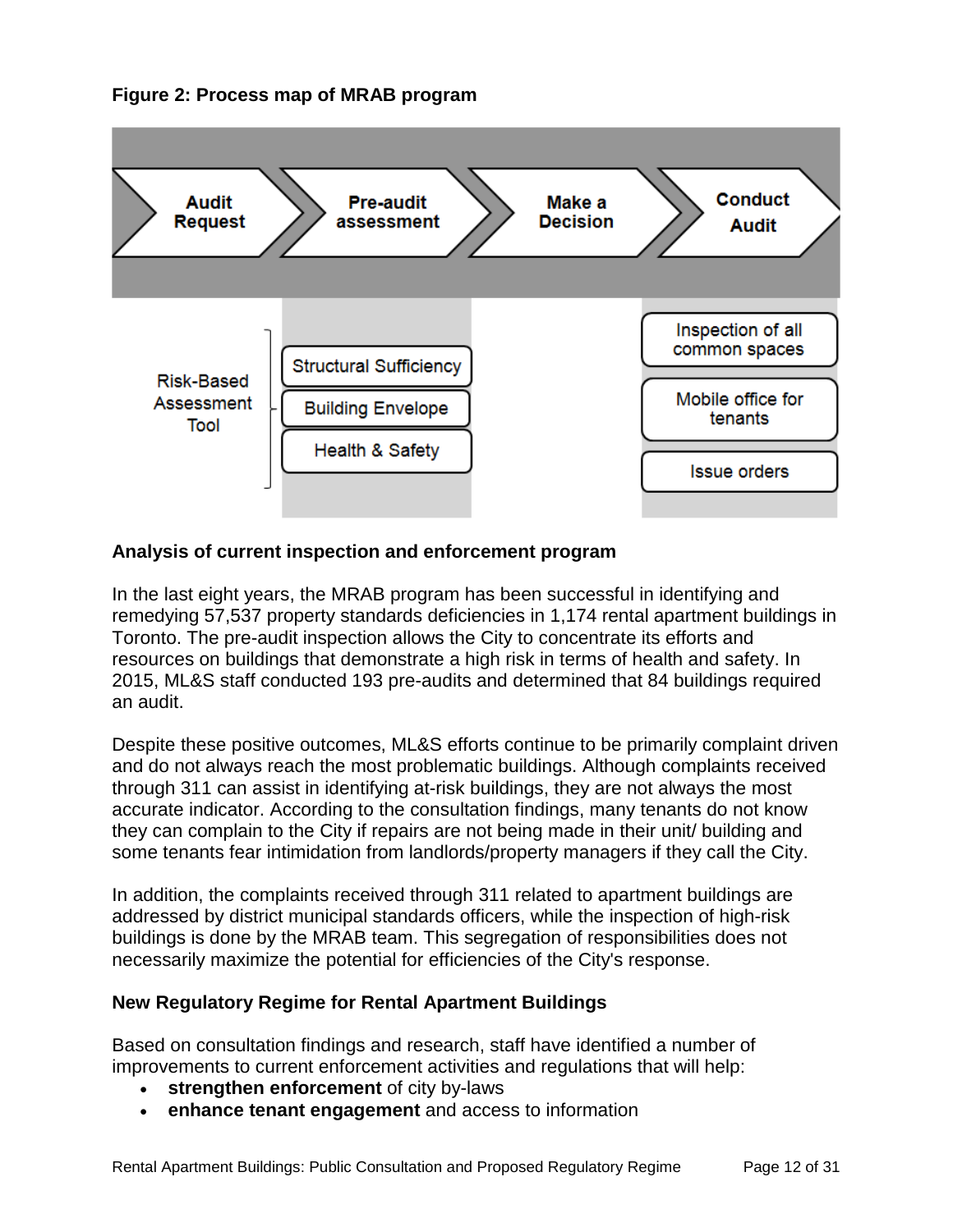- **promote preventative maintenance** in rental apartment buildings to prevent the deterioration of standards
- **recover program costs**

The changes being proposed in this report include the creation of new regulations for rental apartment buildings, deepening the pro-activity of the MRAB inspection system, improved access to information about the quality of rental apartment buildings and new opportunities for imposing higher fines in cases of non-compliance. Staff proposals are summarized in **Figure 3** and are outlined in greater detail below.



The proposed changes build on the successes of the existing MRAB program and represent the next building block in an evolving municipal approach to improving living conditions for tenants in Toronto.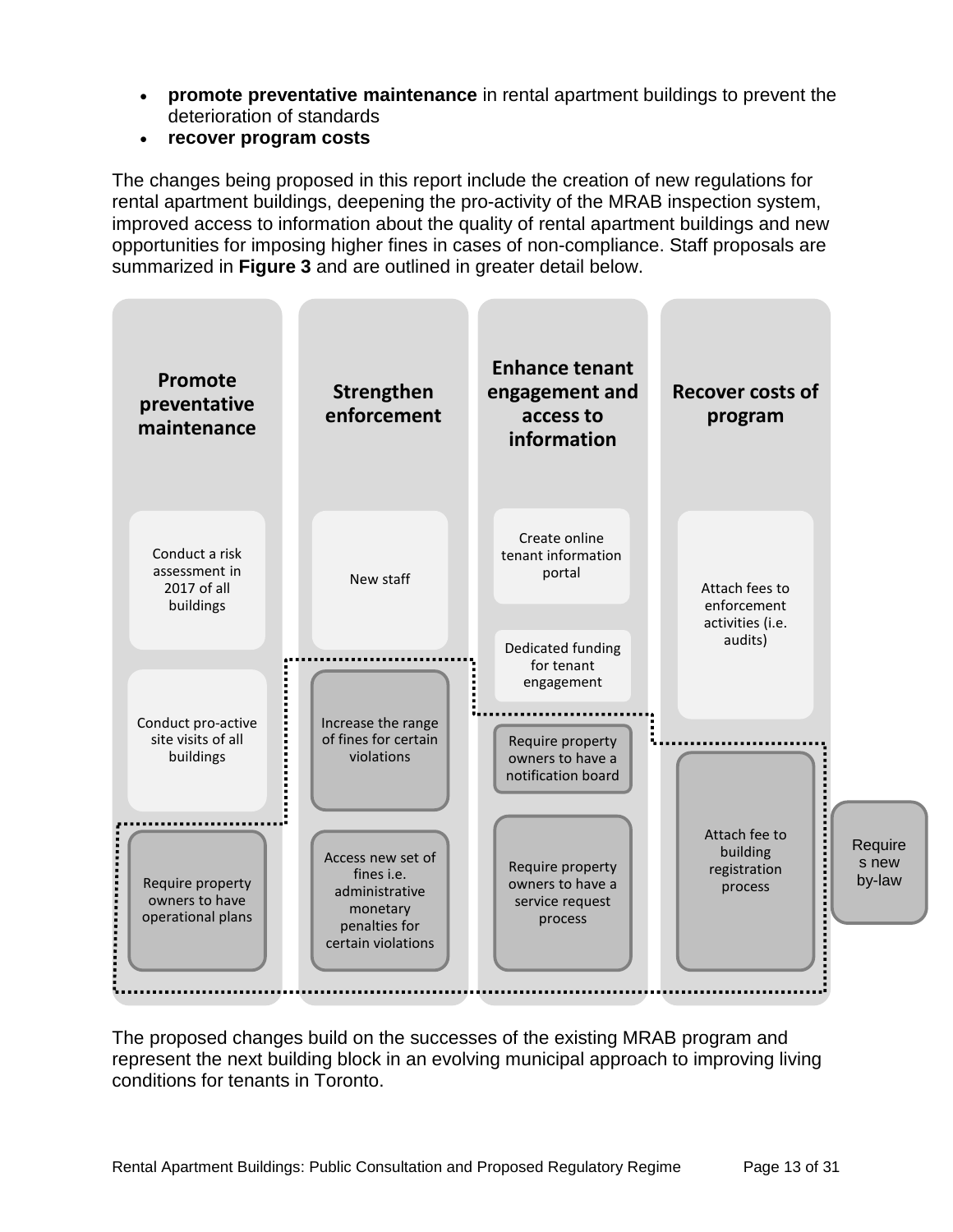#### **Scope**

The type of rental housing stock affected by the proposed changes is consistent with the rental apartment buildings currently encompassed in the MRAB program. This includes private, non-profit and Toronto Community Housing buildings with three or more storeys and ten or more units. The scope reflects the reality that majority of renters in Toronto live in rental apartment buildings and face unique challenges with the quality of their housing. Houses with rental units (i.e. secondary suites) and condominium rentals are not currently part of the scope.

The program will include 3,478 rental apartment buildings with 352,447 units, which includes 333 Toronto Community Housing and 202 non-profit housing buildings.

During consultations, staff heard that there is interest in including condominium rentals in the program. As the program evolves, staff will evaluate whether the program should be extended to these and other types of rentals.

#### **MRAB Enhancements: enhancing pro-activity of inspection system**

To address some of the enforcement challenges in rental apartment buildings and enhance pro-active inspection activities, staff propose the following operational enhancements:

• Benchmarking initiative

As previously explained, the City of Toronto does not have sufficient data to accurately evaluate the quality of the rental housing in Toronto. In order to establish a baseline assessment of living conditions in Toronto's rental apartment buildings, ML&S proposes to initiate a benchmarking initiative in the first quarter of 2017. The initiative will include ML&S officers undertaking pre-audits of all rental apartment buildings in Toronto and evaluating those buildings based on the risk assessment tool used in the MRAB program. Buildings identified as high risk in terms of health and safety will be prioritized for audits. Buildings in good condition will have periodic site visits (2-3 years) to ensure standards do not deteriorate over time.

**Site Visits** 

For buildings determined to be in good condition during the benchmarking initiative, ML&S staff will conduct site visits every 2 to 3 years to ensure standards are being maintained. The site visits will also be an opportunity to check compliance with the proposed by-law requirements outlined later in the report. ML&S officers may choose to apply a pre-audit assessment during the site visit, if needed.

• Consolidate all program activities, including pre-audits, audits, benchmarking initiative, site visits and complaint-based inspections, in the MRAB team.

Currently, MRAB staff do not respond to 311 complaints related to individual units or common spaces in rental apartment buildings. The equivalent of 6 Municipal Standards Officers (MSOs) in the district offices are responsible for these complaints. Staff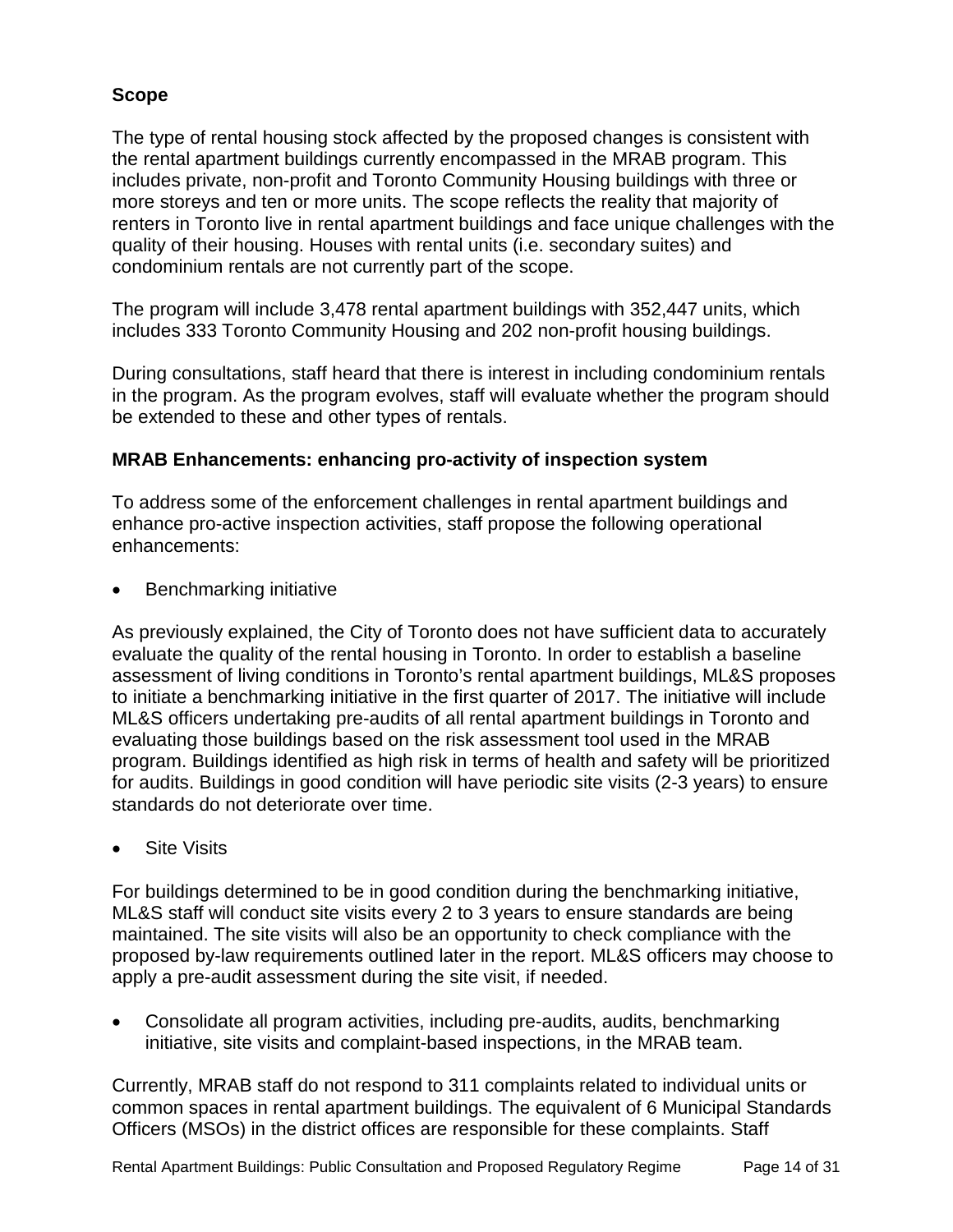propose that all officers enforcing City by-laws in rental apartment buildings be integrated into one team. This integration will ensure that staff build a comprehensive understanding of all issues affecting a rental apartment building, both in-suite and common spaces, as well as improve the consistency in the application of municipal regulations.

#### **Regulatory Options**

Beyond operational enhancements and new inspection activities, staff evaluated the costs and benefits of introducing a regulatory by-law and licensing by-law for rental apartment buildings in order to improve the City's enforcement capacity.

Findings confirm that the licensing and regulatory by-laws have the same advantages. They both enable the City to:

- Create and apply new fines such as administrative penalties
- Codify new requirements for building owners such as requiring them to notify tenants of service disruptions
- Prevent landlords from renting out a vacant unit if certain thresholds are not met

However, a licensing by-law may create additional complexities and procedural demands that do not facilitate the City's capacity to improve living conditions for tenants in non-compliant rental apartment buildings.

The regulatory by-law can provide more opportunities for penalties because it applies to all building owners regardless of whether they have a licence or not. Under a traditional licensing by-law only buildings that are licensed with the City would be charged with failing to meet the proposed requirements such as having a cleaning plan, or notifying tenants of service disruptions.

As a result, staff propose that the City enact a regulatory by-law that will create new offences, deter problematic activity and create greater transparency, without the added cost and administration of a licensing system.

#### • **Administrative Requirements of a Licensing Regime**

A business licence regime often includes an internal review process for licence applications, thresholds for denial of a licence, and an independent quasi-judicial body such as the Toronto Licensing Tribunal (TLT) that make decisions on matters referred to it by the City's ML&S division or when a licence holder appeals a staff decision. Considering the added layers of administrative processes, staff do not believe a licensing regime would effectively increase the City's ability to enforce property standards in non-compliant buildings.

For these reasons, staff recommend the new building requirements and fines be pursued through the implementation of a regulatory by-law and not a licensing regime.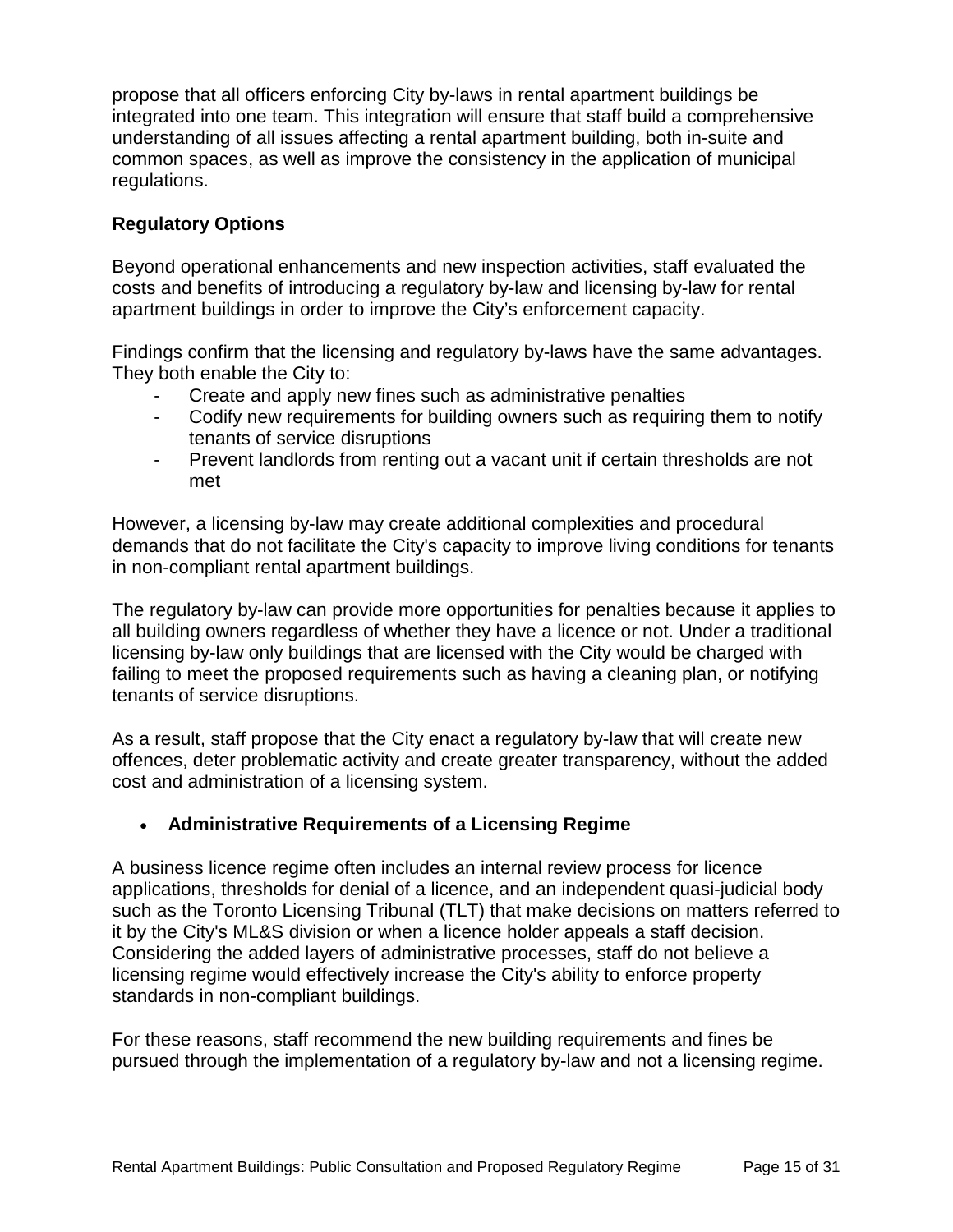#### • **Revoking or Suspending a Licence and De-housing Tenants**

One of the core characteristics of a licence under the *City of Toronto Act, 2006* is the power of the City to revoke, suspend and impose conditions. The objective of the City is to bring a non-compliant rental property into compliance, not to close the property or dehouse tenants. In situations where there are life and safety concerns, these issues may be corrected through remedial action undertaken by the City.

#### • **Rent escrow and Preventing Rent Increases**

Tenant Issues Committee also inquired if licensing would enable the use of rent-escrow accounts as a means for the City to deal with non-compliant landlords. Rent escrow is a process used in some jurisdictions of the United States, which allows a tenant with outstanding repairs to pay their rent into an account set up by the court or local housing department until the repairs are made.

In Toronto, tenants already have an option similar to rent escrow available to them. If a tenant has filed a Tenant Application about Maintenance to the Landlord Tenant Board (LTB), they can request to pay some, or all the rent, to the LTB instead of the landlord until the application has been decided. Tenants must justify why they do not want to pay the landlord directly. The LTB will decide whether to grant the tenant's request.

Staff also explored the possibility of the City preventing building owners from increasing rents if there have outstanding work orders. The RTA governs the relationship between landlord and tenants, including rent increases. The City does not have the jurisdiction to encroach on what is already governed by provincial legislation and the LTB. In December 2013, City Council requested the Government of Ontario to amend the *City of Toronto Act, 2006* to enable the City to improve the quality of rental housing in Toronto through measures such as rent freezes and vacancy control.

#### **New Regulatory By-law for Rental Building Owners**

The following chart proposes a set of regulatory requirements for building owners that would be codified in a stand-alone by-law, enacted pursuant to the City's authority under the *City of Toronto Act, 2006* and applicable to all rental apartment buildings, including private, non-profit and Toronto Community Housing.

The *City of Toronto Act, 2006* provides the authority to enact bylaws to, amongst other things, addresses the protection of persons and property, health, safety and wellbeing of persons, and the economic, social and environmental well-being of the City.

The regulations proposed below in Table 1 are designed to meet these objectives, and advance the City's interest in having properly operated and adequately maintained rental housing for Toronto residents. The proposed regulations will also contribute to promoting preventative maintenance in rental apartment buildings and improving tenant engagement.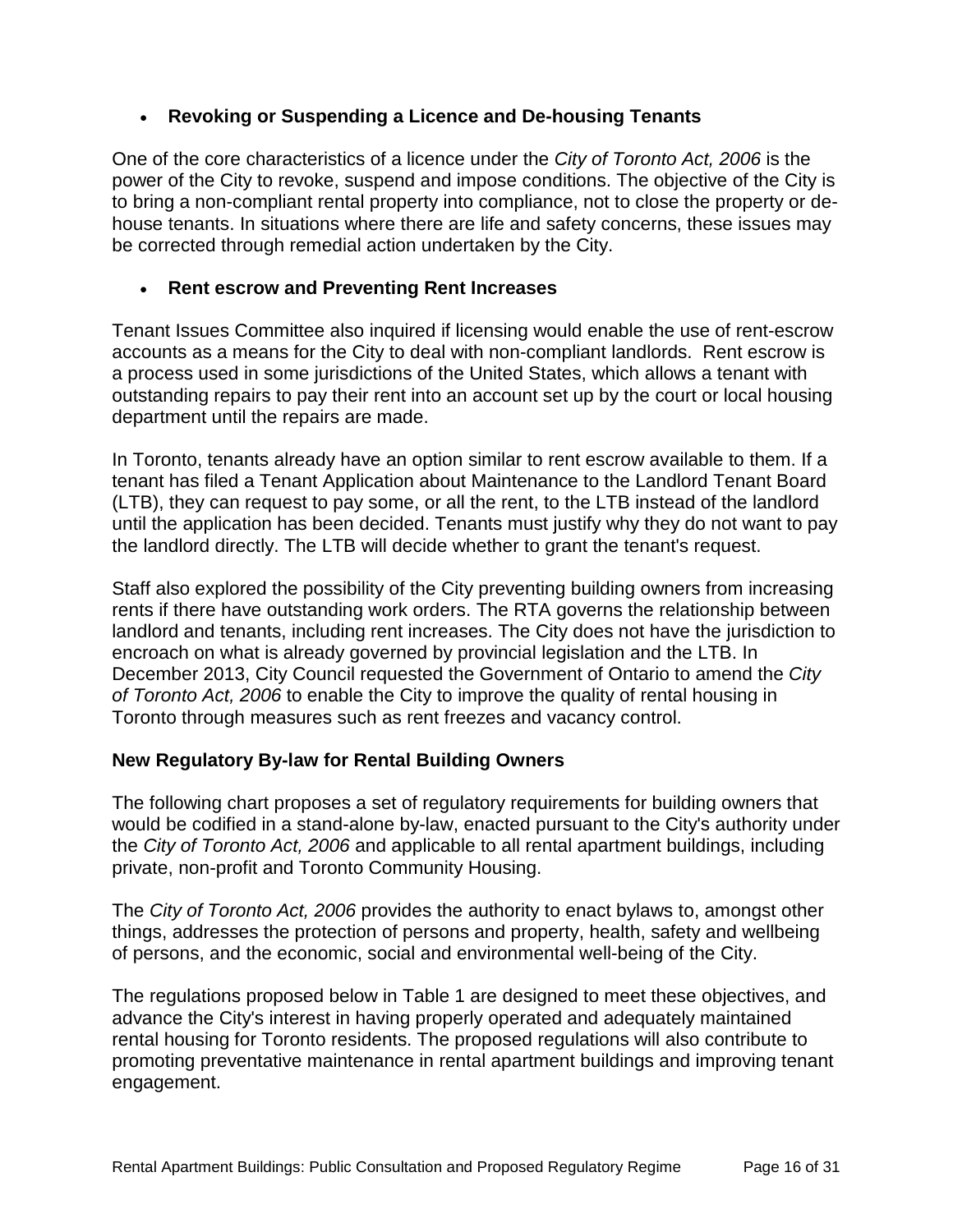| Category                          | <b>Requirement</b>                                                                                                                                                                                                                                                                                     | <b>Outcomes</b>                                                                                                                                                                                                                                                             |
|-----------------------------------|--------------------------------------------------------------------------------------------------------------------------------------------------------------------------------------------------------------------------------------------------------------------------------------------------------|-----------------------------------------------------------------------------------------------------------------------------------------------------------------------------------------------------------------------------------------------------------------------------|
| Registration                      | Submit required building<br>information listed in<br>Attachment 4)<br>Examples include:<br><b>Building owner information</b><br>Number of floors and units<br>$\bullet$<br><b>Accessibility features</b><br>$\bullet$<br>Description of amenities<br>$\bullet$<br>Description of mechanical<br>systems | <b>Building information will:</b><br>Help tenants make<br>informed decisions<br>about future rentals<br>Assist City in<br>evaluating the stock of<br>rental apartment<br>buildings in Toronto                                                                               |
| <b>Tenant service</b><br>requests | have a process for receiving<br>and tracking tenant repair<br>requests<br>retain records of repair<br>$\overline{a}$<br>requests for a minimum of<br>12 months<br>make records and process<br>$\overline{\phantom{0}}$<br>available to ML&S for<br>inspection, upon request                            | Process will facilitate<br>timely response to tenant<br>request for repairs.<br>Records will assist ML&S<br>officers in confirming if<br>building owners or<br>property managers are<br>responding to tenant<br>issues and taking<br>appropriate action to<br>rectify them. |
| Pest management                   | demonstrate that<br>$\overline{a}$<br>provincially licensed pest<br>control operator has been<br>used for pest management                                                                                                                                                                              | Promote quality pest<br>management practices<br>and living standards                                                                                                                                                                                                        |
| Waste<br>management plan          | have a waste management<br>$\overline{\phantom{0}}$<br>plan that addresses waste<br>removal, required waste<br>diversion and adequate<br>storage<br>make plan available to<br>$\overline{\phantom{0}}$<br><b>ML&amp;S</b> inspectors                                                                   | Assist buildings in<br>meeting waste diversion<br>requirements and<br>compliance with property<br>standards, all applicable<br>by-laws, regulations and<br>policy statements related<br>to waste.                                                                           |

#### **Table 1: Proposed Regulatory Requirements for Property Owners**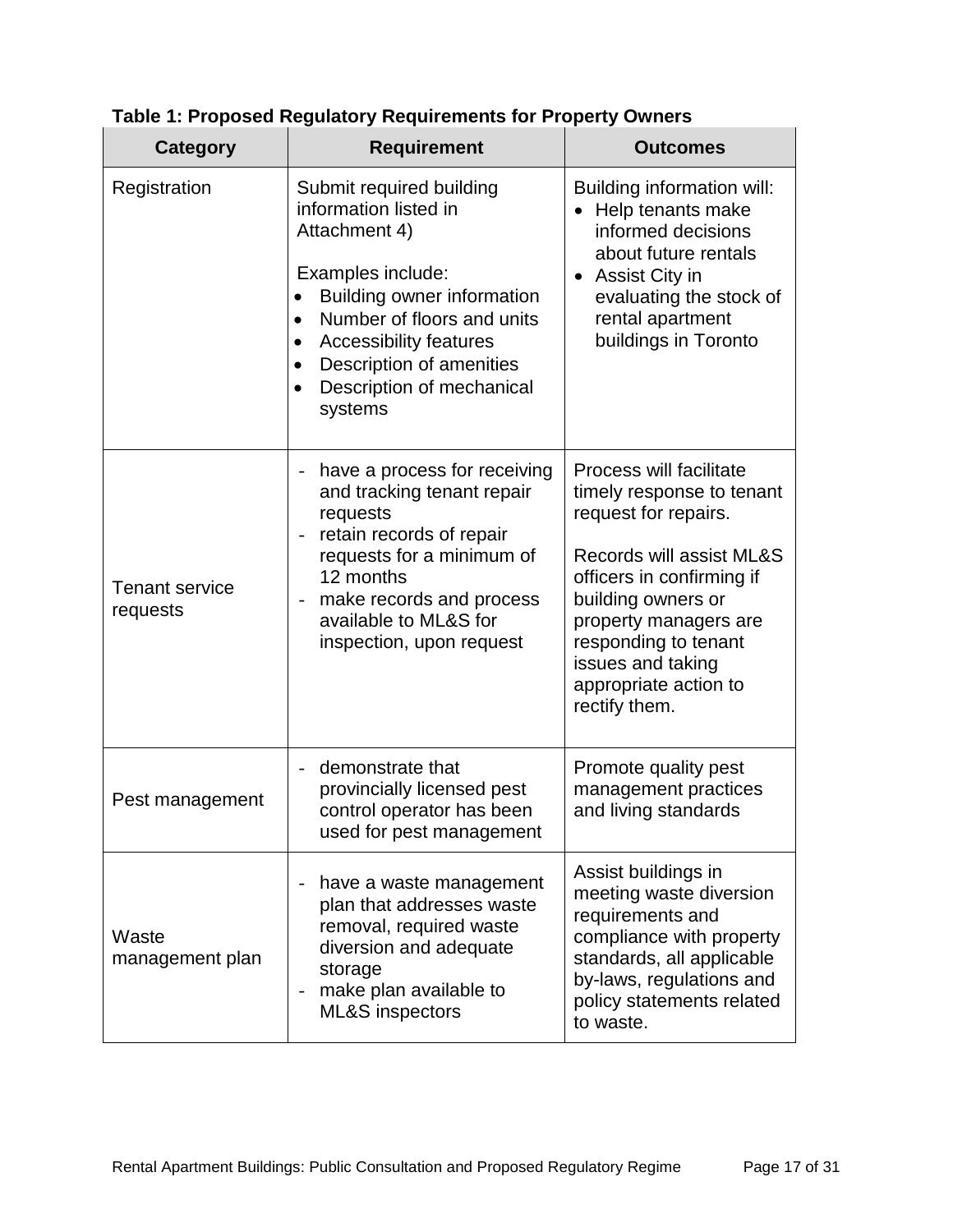| <b>Category</b>                      | <b>Requirement</b>                                                                                                                                                                                                                                                                                                                     | <b>Outcomes</b>                                                                                                                                                                                                                                                                                                                                                                                                                                                          |
|--------------------------------------|----------------------------------------------------------------------------------------------------------------------------------------------------------------------------------------------------------------------------------------------------------------------------------------------------------------------------------------|--------------------------------------------------------------------------------------------------------------------------------------------------------------------------------------------------------------------------------------------------------------------------------------------------------------------------------------------------------------------------------------------------------------------------------------------------------------------------|
| Cleaning plan                        | have a plan with regular<br>$\overline{a}$<br>cleaning of all common<br>areas (both interior and<br>exterior)<br>make plan available to<br><b>ML&amp;S</b> inspectors                                                                                                                                                                  | Promote cleanliness in<br>common areas.                                                                                                                                                                                                                                                                                                                                                                                                                                  |
| Preventative<br>Maintenance          | demonstrate contractor with<br>certification from the Ontario<br>College of Trades has been<br>used to maintain HVAC*<br>and plumbing systems<br>make electrical work log<br>$\overline{\phantom{0}}$<br>book available to ML&S<br>inspectors<br>make elevator log book<br>$\overline{\phantom{0}}$<br>available to ML&S<br>inspectors | Encourage preventative<br>maintenance in rental<br>apartment buildings by<br>qualified professionals to<br>avert the deterioration of<br>standards.<br>Staff will review the<br>electrical and elevator log<br>books and refer to other<br>enforcement agencies if<br>there is non-compliance.<br>This will support the<br>building's compliance<br>with other applicable<br>regulations and increase<br>collaboration between<br>the different enforcement<br>agencies. |
| <b>Tenant Notification</b>           | install notification board in<br>$\overline{a}$<br>central location for posting<br>work orders, property<br>standards appeals, vital<br>service disruptions and<br>cleaning plan                                                                                                                                                       | Provide tenants with<br>notification of events that<br>can affect them.                                                                                                                                                                                                                                                                                                                                                                                                  |
| State of good repair<br>capital plan | have a state of good repair<br>capital plan<br>make plan available to<br>$\overline{\phantom{0}}$<br>ML&S                                                                                                                                                                                                                              | Encourage building<br>owners to plan for future<br>capital repairs and<br>prevent the deterioration<br>of living conditions.                                                                                                                                                                                                                                                                                                                                             |

\*HVAC: heating, ventilation and air conditioning.

#### *Renting vacant units when in breach of City by-laws*

In addition to the above requirements, staff recommend that the new by-law include an offence for renting out vacant units if the property owner is in breach of City by-laws.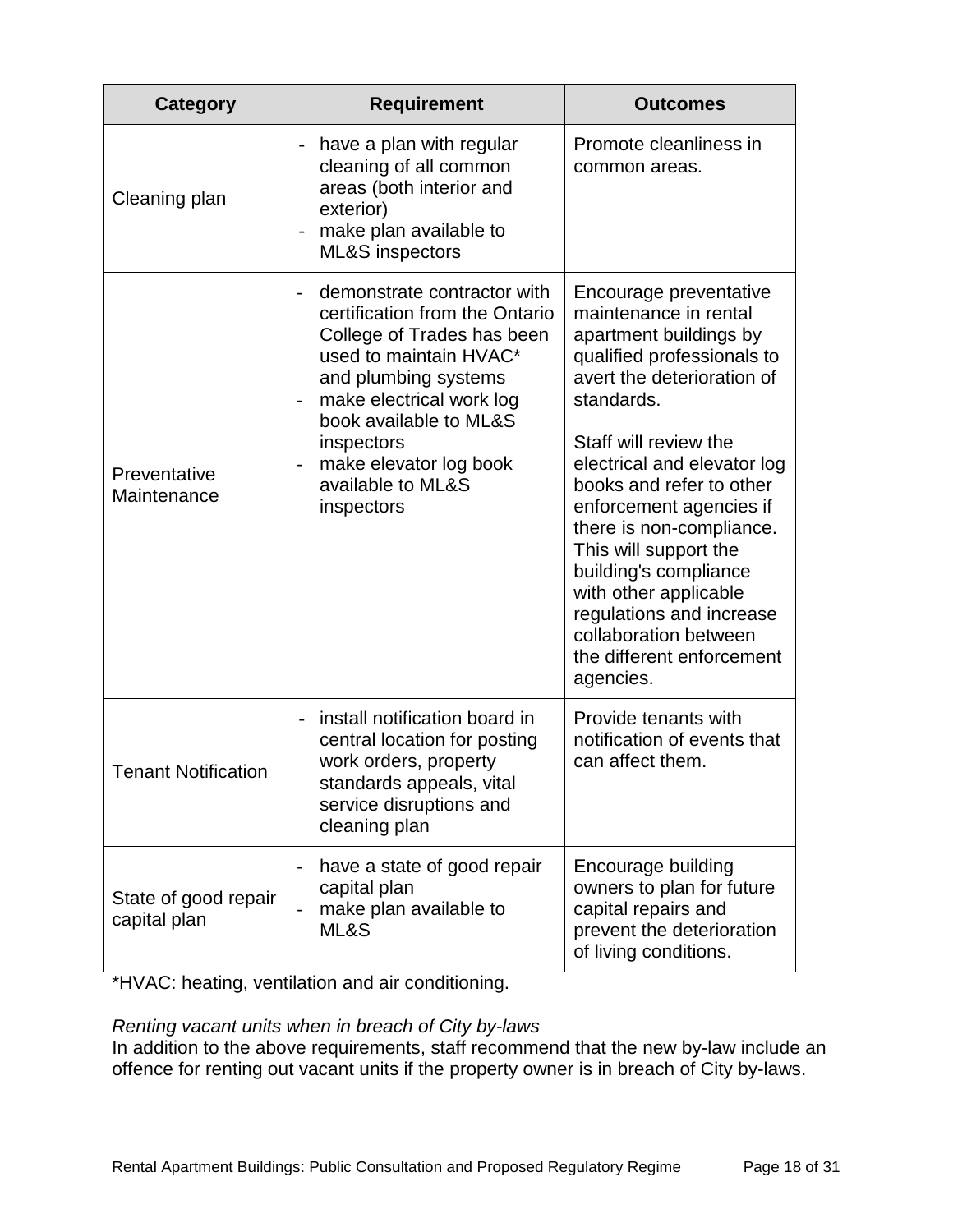#### **Tenant and Landlord Information Portal**

Currently, the ML&S website displays some information regarding property standards violations in rental apartment buildings. Staff heard during the consultations that many stakeholders find the information hard to understand and that there are other details tenants and prospective tenants would like to access related to rental apartment buildings.

Staff propose to create a user-friendly online information portal to display details about rental apartment buildings, including some of the information staff is proposing to collect during registration (see Attachment 4). The portal will also include detailed descriptions of problems identified in buildings by ML&S and other enforcement agencies such as Toronto Fire Services. Any information made public will be in conformity with the City of Toronto's privacy policies and guidelines.

The web-based portal will also host the registration system for rental building owners and include tools and resources for building owners/property managers to help them comply with by-law requirements (i.e. cleaning plan template). Many of these resources have already been developed by the Tower Renewal Program and could be easily shared through the portal.

#### **Proposed higher fines and penalties**

During consultations, there was a significant interest from tenants, landlords, members of the public, and ML&S staff in pursuing higher fines and penalties for property owners who are not complying with the City's property standards, waste and graffiti by-laws. Stakeholders believe that the current fines are minimal and are considered the cost of doing business for some property owners.

Staff identified barriers to seeking higher fines and penalties for non-compliant property owners. First, while the City can determine whether a by-law has been violated, it cannot set the fine for violating the by-law. These fines are set by the Justices of the Peace in the provincial courts system. Second, the majority of violations in rental apartment buildings related to the property standards by-law in Chapter 629 of the Municipal Code, which has limits on the types of fines available (i.e. the maximum fine of \$50,000 for individuals and \$100,000 for businesses, for first convictions).

Notwithstanding the above barriers, the City recognizes the need to take stronger enforcement against negligent landlords. As a result, staff have proposed recommendations in Table 2 to increase the likelihood of having more significant consequences to bylaw violations. The recommendations reflect that the proposed regulatory by-law will establish new offences for which negligent landlords can be charged. Offences under the new by-law will have avenues for greater fine amounts, including authorizing fines to offset any economic gain made as a result of the commission of an offence. These changes would represent an increase in the potential charges and penalties available when ML&S is addressing a non-compliant landlord.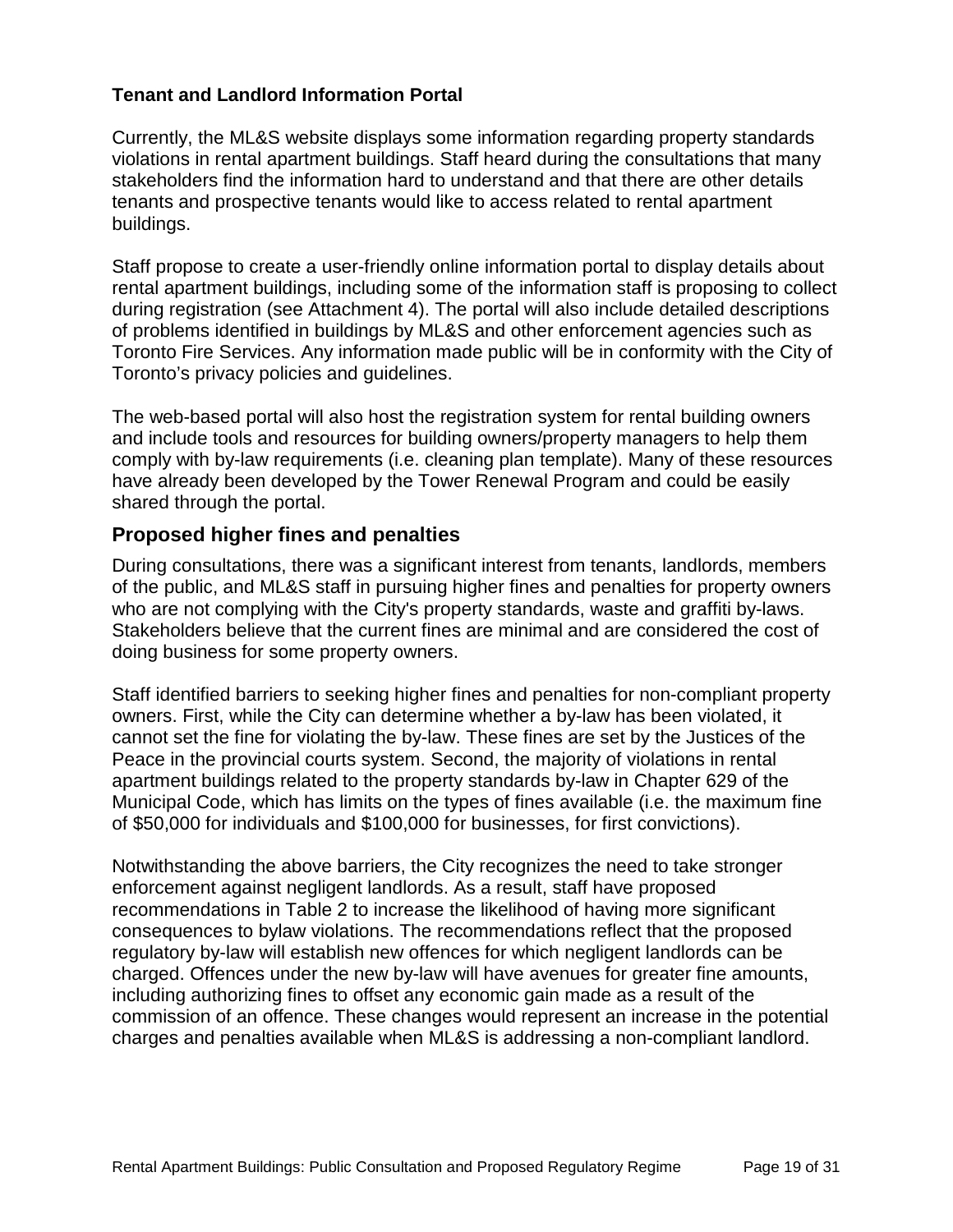| <b>Fines or</b><br>penalty                     | <b>Description</b>                                                                                                                                                                                                                                                        | <b>Existing usage</b><br>of fine/penalty                                                                               | <b>Proposed change to</b><br>fine or penalty                                                                                                                                                                                         |
|------------------------------------------------|---------------------------------------------------------------------------------------------------------------------------------------------------------------------------------------------------------------------------------------------------------------------------|------------------------------------------------------------------------------------------------------------------------|--------------------------------------------------------------------------------------------------------------------------------------------------------------------------------------------------------------------------------------|
| Part I ticket<br>(also known as<br>"set fine") | Fixed fine that may be<br>paid out of court.<br>Maximum permissible<br>fine amount is \$1,000.<br>(Set fine amounts are<br>approved by order of<br>the Senior Regional<br>Justice of the Peace)                                                                           | In 2016, the<br><b>MRAB</b> team has<br>laid 16 part I<br>tickets related to<br>existing by-laws.                      | Enact the proposed<br>regulatory by-law and<br>enable the use of Part I<br>tickets for offences of the<br>new by-law (in addition<br>to the proposed by-law).                                                                        |
| Part III<br>summons                            | Requires recipient to<br>attend court.<br>If convicted, Justice of<br>the Peace determines<br>the fine on a case by<br>case basis.<br>Maximum permissible<br>fine for property<br>standards violations is<br>\$50,000 for individuals<br>and \$100,000 for<br>businesses. | In 2016, the<br><b>MRAB</b> team has<br>laid 17 part III<br>summons related<br>to property<br>standards<br>violations. | Enact the proposed<br>regulatory by-law. Any<br>violations of the<br>proposed by-law will be<br>subject to a higher<br>maximum fine<br>(\$100,000). The<br>maximum fine for<br>property standards<br>violations remains the<br>same. |
| Remedial<br>action                             | City can undertake<br>work required in an<br>order if there is non-<br>compliance from the<br>property owner.<br>The cost of the work is<br>recovered as part of<br>the owner's property<br>tax bill.                                                                     | In 2015, the<br><b>MRAB</b> team<br>conducted six<br>remedial actions,<br>totalling<br>\$111,331.                      | Develop policies and<br>operating procedures for<br>completing remedial<br>actions to improve the<br>City's capacity to<br>undertake such actions.                                                                                   |

**Table 2: Existing and proposed fines and penalties for bylaw violations in rental apartment buildings**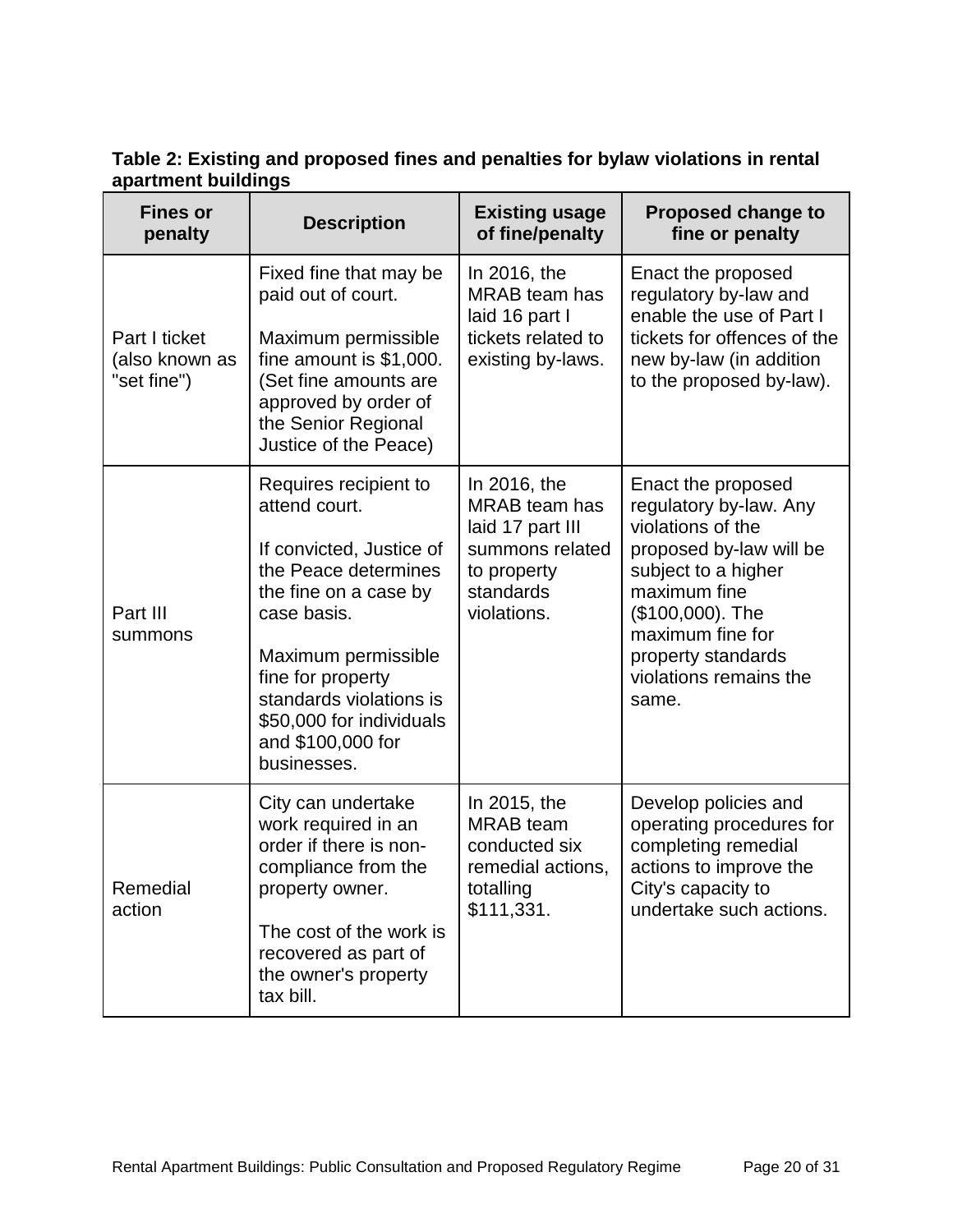| <b>Fines or</b><br>penalty  | <b>Description</b>                                                                                                                                                                                                                                                                                                                                                                                                                                                                                                                                                                                                                                                                           | <b>Existing usage</b><br>of fine/penalty                                     | <b>Proposed change to</b><br>fine or penalty                                                                                                                                             |
|-----------------------------|----------------------------------------------------------------------------------------------------------------------------------------------------------------------------------------------------------------------------------------------------------------------------------------------------------------------------------------------------------------------------------------------------------------------------------------------------------------------------------------------------------------------------------------------------------------------------------------------------------------------------------------------------------------------------------------------|------------------------------------------------------------------------------|------------------------------------------------------------------------------------------------------------------------------------------------------------------------------------------|
| Other fines                 | The City of Toronto<br>Act, 2006 gives the<br>City the authority to<br>establish other fines<br>for non-property<br>standards violations.<br>These fines can be<br>imposed upon<br>conviction at the<br>discretion of the<br>Justice of the Peace.<br>Other fines include:<br>• Continuing fines for<br>each day that the<br>offence continues,<br>maximum of<br>\$10,000 per day.<br>• Escalating fines for<br>second and<br>subsequent<br>convictions for the<br>same offence,<br>maximum of<br>\$100,000.<br>Special fines for an<br>offence which are<br>designed to<br>eliminate or reduce<br>any economic<br>advantage or gain<br>from contravening<br>the by-law, no<br>maximum fine. | These fines are<br>not available for<br>property<br>standards<br>violations. | Enact the proposed<br>regulatory by-law and<br>make these fines<br>available to Justices of<br>the Peace.                                                                                |
| Administrative<br>penalties | Processed through an<br>administrative review<br>system rather than a<br>court-based system.                                                                                                                                                                                                                                                                                                                                                                                                                                                                                                                                                                                                 | Not currently<br>available.                                                  | The creation of<br>administrative penalties<br>for by-law offences<br>requires further review. It<br>remains on the ML&S<br>work plan and staff will<br>report on it at a later<br>date. |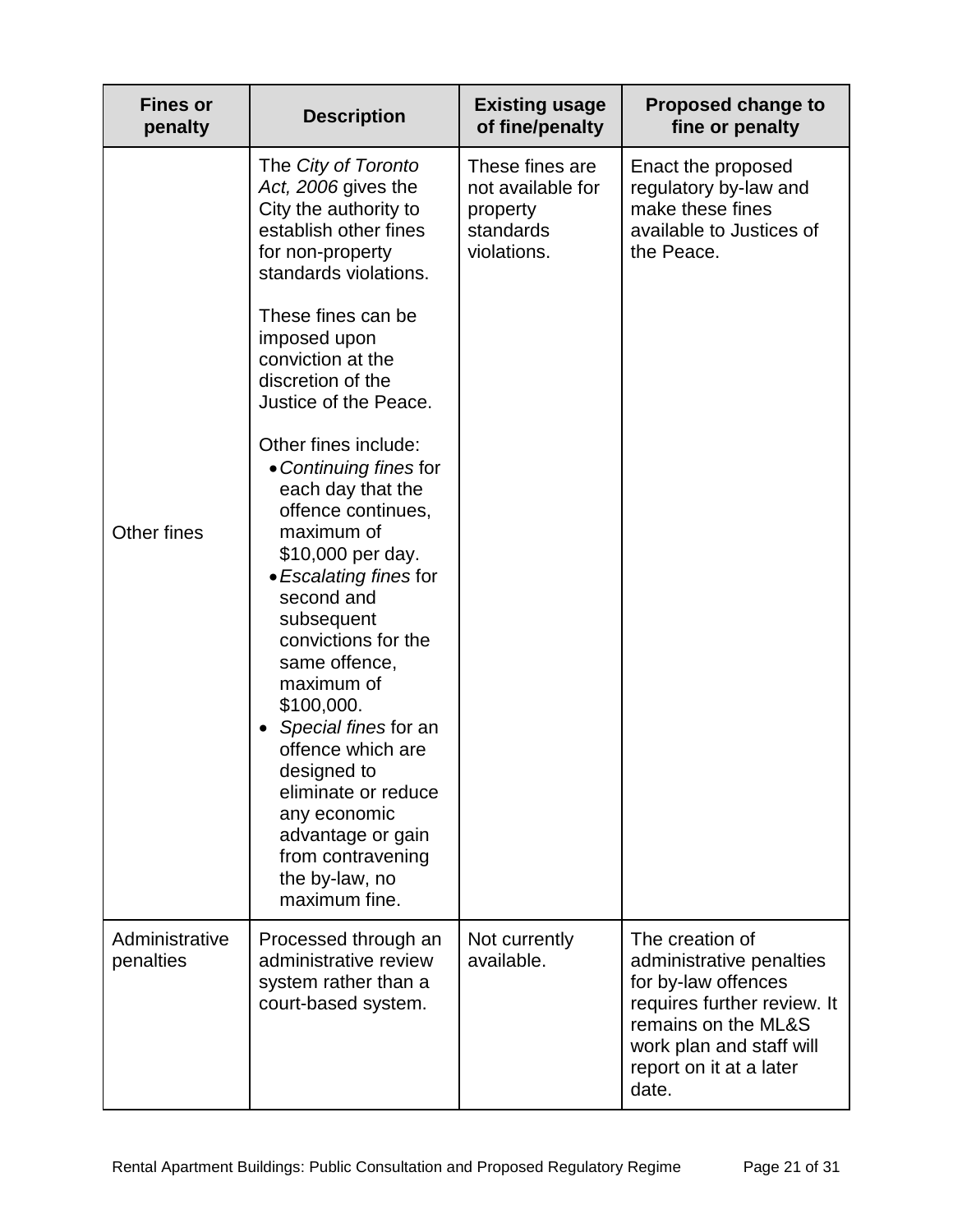#### **Cost Recovery: funding models and options**

Council has passed two motions in July 2015 and June 2016 directing ML&S to examine moving MRAB from the tax base to a cost recovery model. The following section explores how to fund the existing MRAB program and the incremental costs related to the implementation of recommendations in this report.

The existing MRAB program is funded by the tax base with very minimal revenues from remedial action (administration fees) and re-inspection fees. ML&S charges property owners a fee of \$96.41 per hour for a re-inspection of a violation on the second and subsequent re-inspection. In 2015, ML&S collected \$98,868 in re-inspection fees. When ML&S undertakes remedial action, property owners are charged for the cost of the action plus a fee of between \$100 and \$2,000 depending on the cost of the contract. Fines issued by the Justice of the Peace are not revenues for ML&S.

#### **Factors to consider in cost recovery**

In September 20, 2011, City Council adopted a user fee policy that provides a framework for establishing user fees for City programs. Staff used this policy to guide the development of the cost recovery models presented in the report. According to the policy, user fees should be collected to recover the cost of a service "where it is determined that [the service] provide[s] direct benefits to identifiable individuals, groups of individuals or businesses, beyond those that accrue to the general public." Where a service benefits the general public as well as the specific individual, group or business using the service, the service should be paid for by property tax revenues and user fees according to the percentage of the benefits accrued to the public compared to those accrued by individuals or business, respectively.

The policy also states that tax revenues should be used to fund part or all of a service if full cost recovery would conflict with City policy objectives or if collecting the user fee is inefficient. It also identifies that waivers for user fees should be considered based on the ability of an individual or group of individual to pay the fees and when a waiver would "promote social benefits…including supporting non-profit organizations in the development of projects or activities with clear societal benefits".

Given the user fee policy, ML&S considered the following factors when evaluating how to recover the costs of the proposed program:

- Consider the ratio of benefits to the public compared to direct users of the program.
- Ensure minimum level of funding from reliable sources. Funding from solely from enforcement activities is not reliable as it is dependent on the non-compliance of property owners.
- Ensure fees are not prohibitive to property owners and tenants.
- Minimize costs for compliant property owners and recover costs from noncompliant property owners.
- Consider unique needs of non-profit housing providers, including Toronto Community Housing (TCH).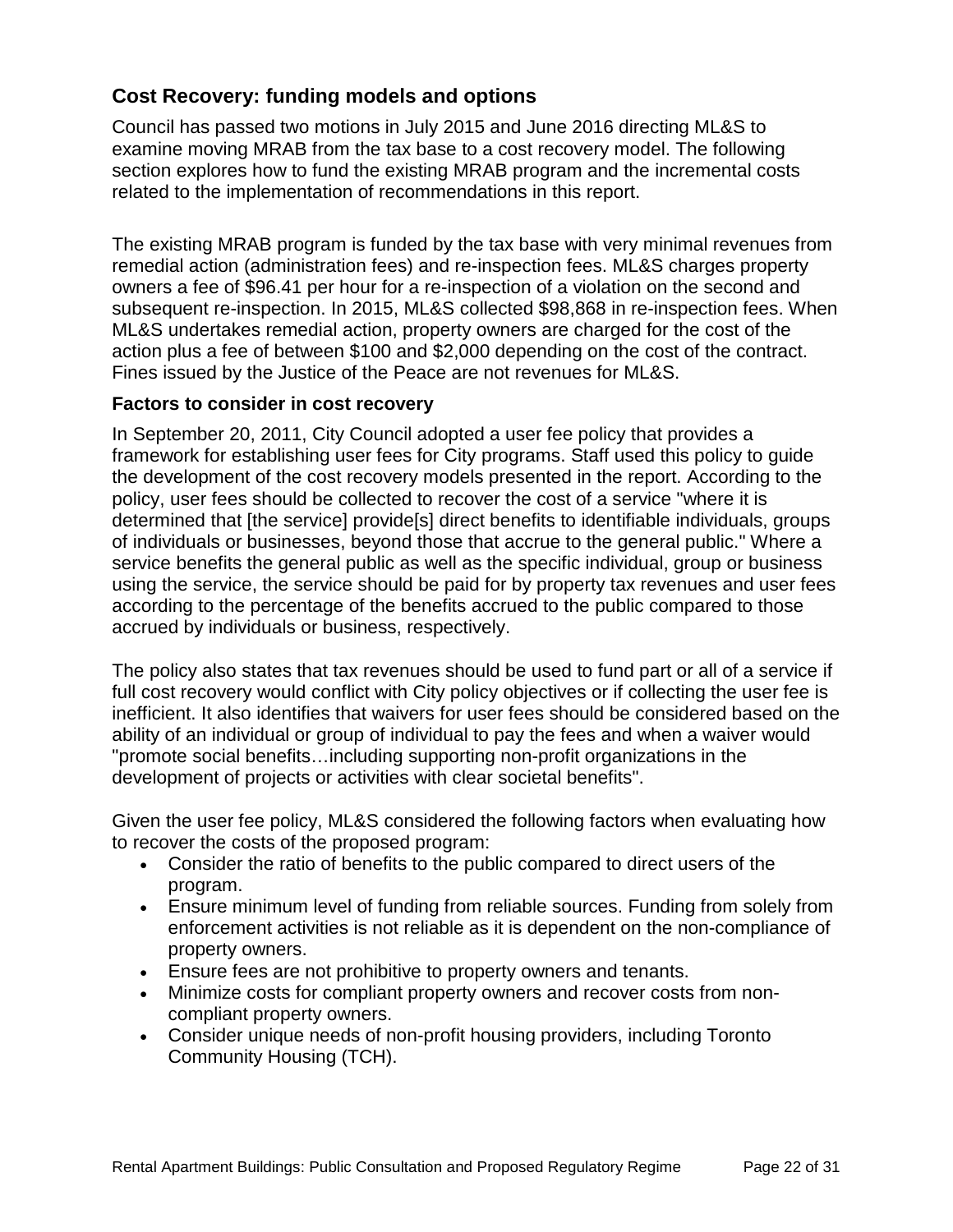#### **Proposed program costs**

The current program for enforcing property standards in apartment buildings is projected to cost \$3,182,982 in 2016. This includes the current budgeted costs for 18 MRAB staff, the 6 full-time equivalent (FTE) district staff who respond to complaints, plus the overhead costs, such as equipment and facilities. (Previous MRAB annual reports only reported on the salaries of the 18 staff working in the MRAB program.)

Staff estimate that the changes proposed in this report will cost an additional \$1,259,922 and will cover six new staff, funding for stakeholder engagement and improvements to technology. The new program costs are described below and summarized in Table 3.

| <b>Description</b>                                                                                                                               | $Costs$ (\$) |
|--------------------------------------------------------------------------------------------------------------------------------------------------|--------------|
| <b>EXISTING PROGRAM</b>                                                                                                                          |              |
| MRAB staff: salaries, benefits, materials, supplies, equipment,<br>services and rents, interdivisional charges and<br>indirect/overhead costs    | 2,486,571    |
| Equivalent of six MSOs for complaints                                                                                                            | 696,411      |
| Total cost of enforcing property standards in apartment<br>buildings in 2016                                                                     | 3,182,982    |
| <b>PROPOSED PROGRAM</b>                                                                                                                          |              |
| Six new staff: salaries, benefits, materials, supplies,<br>equipment, services and rents, interdivisional charges and<br>indirect/overhead costs | 932,347      |
| Stakeholder Engagement                                                                                                                           | 100,000      |
| <b>Total ongoing</b>                                                                                                                             | 4,215,329    |
| One-time implementation costs                                                                                                                    | 227,575      |
| <b>TOTAL one-time and ongoing</b>                                                                                                                | 4,442,904    |

#### **Table 3: Ongoing and one-time costs of existing and proposed program**

#### **Dedicated funding for stakeholder engagement**

Staff are also proposing to add \$100,000 to the program budget for stakeholder engagement. This will cover the development and distribution of communication material to inform landlords and tenants of their rights and responsibilities. This was added to the program based on input received during public consultations and in response to Council directive.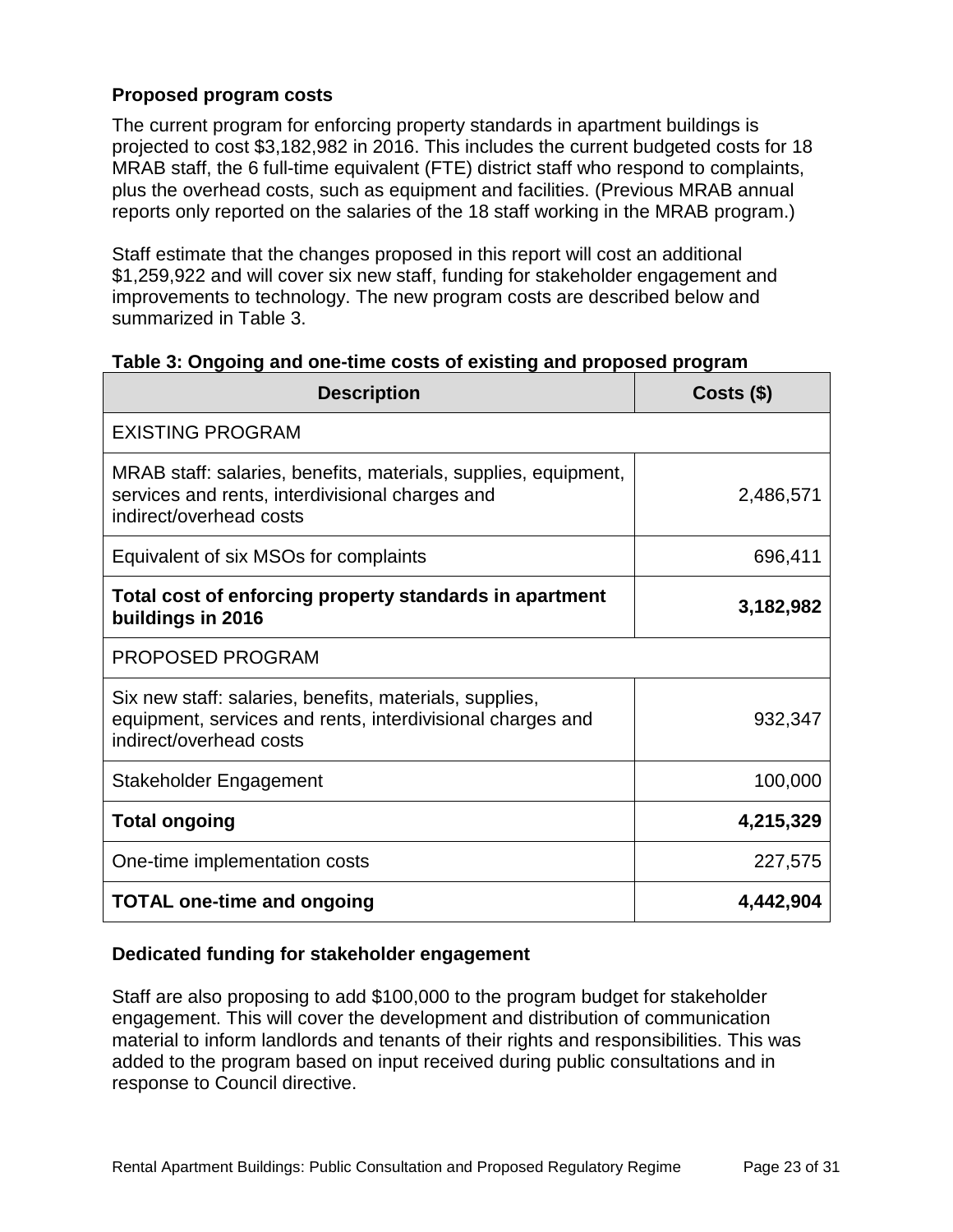#### **Proposed new staff**

The operation of the proposed program will require six full-time employees in addition to the 24 City staff that are currently enforcing municipal by-laws in rental apartment buildings. This is an important program and to ensure that it is operating effectively, it requires the appropriate levels of management oversight and analytical support. The cost of these new employees is \$932,347; this includes salaries, benefits, materials, supplies, equipment, services and rents, interdivisional charges and indirect and overhead costs.

#### **One-time costs for technology and change management**

There are one-time costs associated with the program for technology improvements and change management totalling \$227,575. This will cover the development of the online tenant and landlord information portal where anyone can look up a rental apartment building address and find information about the property collected in the registration process and its enforcement activity history.

One-time costs also include funding for technology improvements to internal systems and change management expertise to ensure that the proposed changes are implemented successfully.

#### **Waiving user fees for non-profit housing**

In the June report to City Council, staff recommended that program fees be waived for all Toronto Community Housing Corporations buildings as they are City-owned. Properties managed by TCH make up 10% of the buildings and 13% of the units in the proposed program. Based on further consultation with Shelter, Support and Housing Administration, staff propose that any social housing building in which a minimum of 25% of the units are occupied by recipients of a City-administered housing benefit also be exempted from the program user fee. There are 202 buildings representing 21,331 units in this category. These buildings represent 6% of the buildings and units in the proposed program. In total, the buildings excluded from program user fees represent 16% of the buildings and 19% of the units.

These rental buildings should be excluded from the fees because they have an express purpose to provide housing for residents with low incomes and have a limited ability to pay these fees. These non-profits do work that aligns with City of Toronto policy goals stated in the City of Toronto corporate actions 2013-2018 to develop policies that facilitate access to housing for people at all income levels.

The providers receive a range of subsidies from federal, provincial or the City of Toronto covering operating costs, rent subsidies to tenants and/or capital assistance. Funding is provided through various formulas and includes costs for administration and maintenance. There is little flexibility in these formulas and charging user fees may impact the ability of social housing providers to continue operating.

To waive fees in TCH and non-profit housing buildings, staff propose the costs of inspection and enforcement activities associated with serving these buildings be funded by tax revenues. Given that these buildings represent 16% of the buildings and 19% of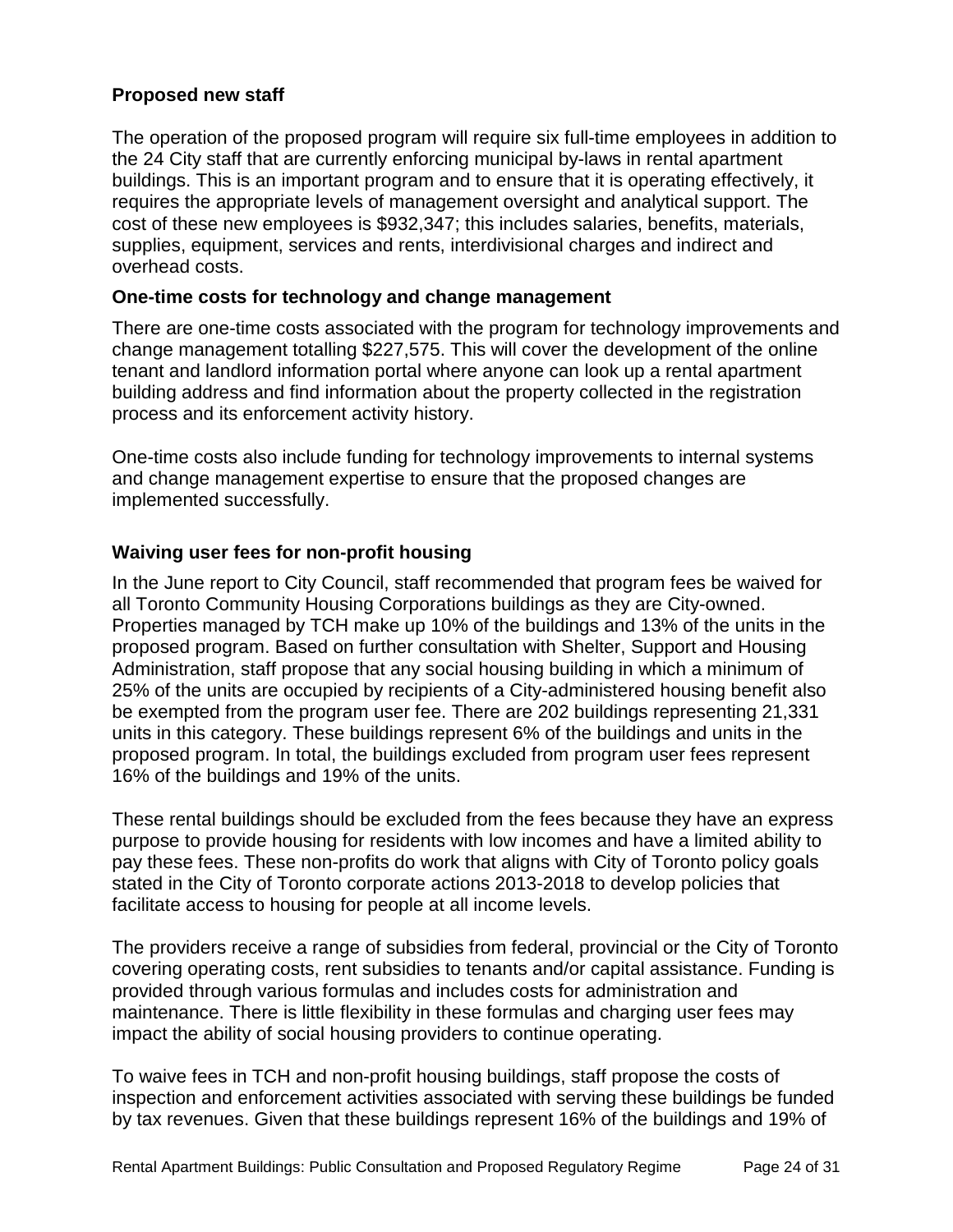units in the program, 20% of the total budget, or \$888,581, should be funded by tax revenues to cover TCH and non-profit housing building program costs.

#### **Blending funding from tax revenues and user fees**

Staff propose that the proposed MRAB program be funded by a mix of user fees and tax revenues because the enforcement of bylaws in rental apartment buildings and the additional requirements proposed in this report benefit not only individual groups, but also the larger public. The main focus of the program is to seek compliance with municipal by-laws that uphold living standards for a significant population of Toronto residents.

Tax revenues can also help subsidize the program to ensure user fees are not overly onerous for property owners and minimize the likelihood that the fees will be passed on to tenants through rent increases.

As stated above, a minimum of 20% of the budget should be subsidized by tax revenues to cover the costs of the program associated with non-profit housing providers. However, given the benefits of the program to the public at large, staff propose subsidizing 40%, or \$1,777,162, of the program budget from tax revenues.

#### **Approach to cost recovery: registration fee and enforcement activity fees**

The proposed program provides a number of services to property owners and tenants that could be paid for with a user fee.

On the one hand, a registration fee for all buildings could be used to recover the costs of the registration process and all enforcement activity associated with rental apartment buildings. This would mean that all property owners in the program, regardless of compliance with property standards, would cover the costs of non-compliance.

Alternatively, charging user fees that are solely based on non-compliance, such as new fees for audits, and reliance on re-inspections and remedial actions would mean the costs of these services are covered by properties owners that are not compliant with property standards. It would also mean that the program budget is reliant on noncompliance, while the program itself is compliance focused.

Staff propose that the costs of the program be recovered through a registration fee and fees for enforcement activities, with a maximum of 15% of the total budget recovered from enforcement activities (i.e. audits). This mix would ensure that some of the costs of enforcement are recovered from property owners not in compliance with bylaws. It also ensures that the program budget is only partially reliant on non-compliance so that ML&S enforcement activity is not based on a quota system in order to cover the program budget.

Staff propose adding user fees to the audit. The audit user fee will include the cost of the pre-audit. Staff also propose increases to the current user fees for re-inspections. The proposed fees are described in Table 4, along with the rationale for the fees. The hourly rates are based on a review of fees and activities done by MLS in 2015. Based on 2015 levels of activity, these fees would result in \$637,200 in revenue.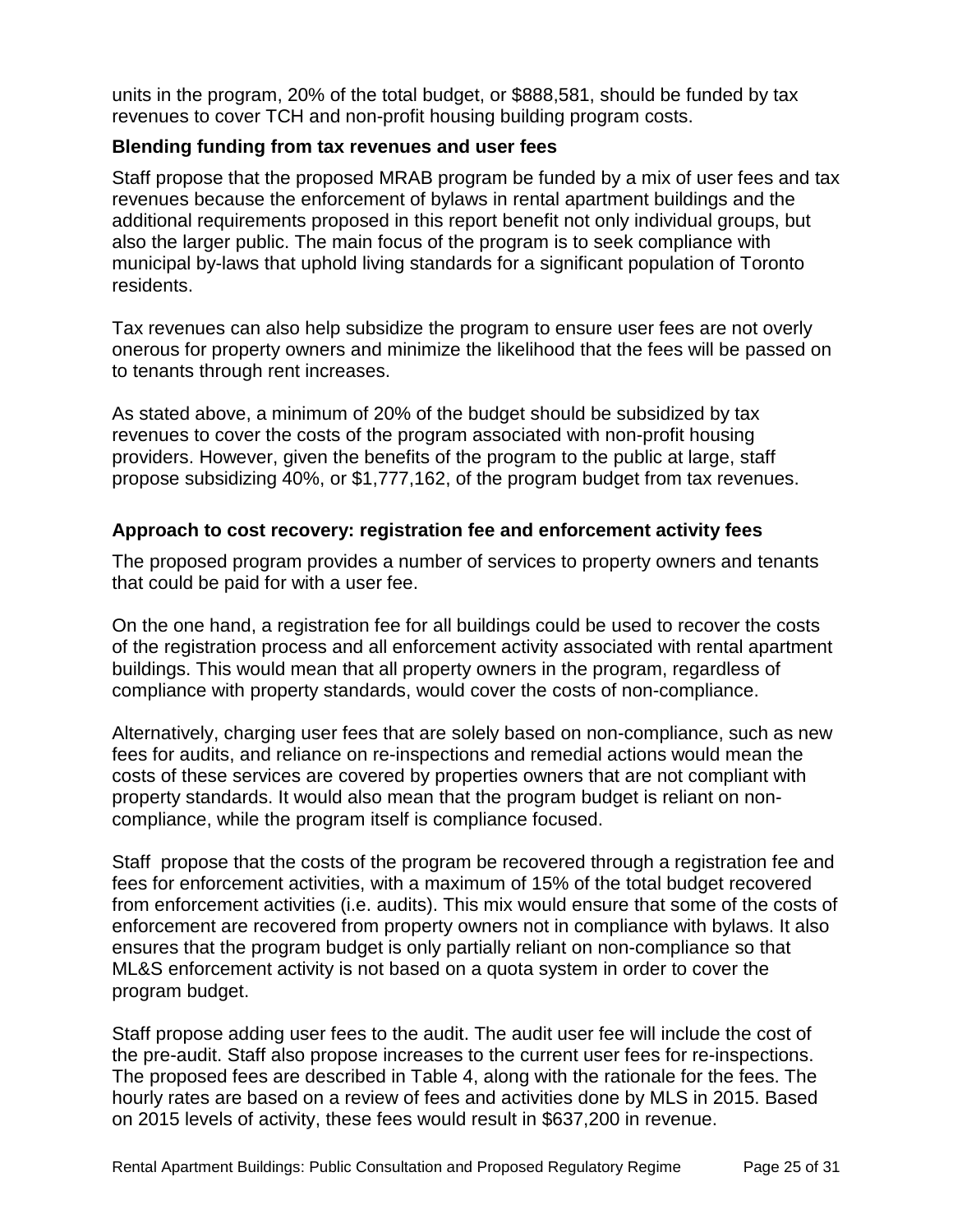| <b>Inspection and</b><br><b>Enforcement</b><br><b>Activities</b> | <b>Existing User Fees</b>                                                           | <b>Proposed User</b><br><b>Fees</b>                                                                                           | <b>Rationale</b>                                                                                                                                                                           |
|------------------------------------------------------------------|-------------------------------------------------------------------------------------|-------------------------------------------------------------------------------------------------------------------------------|--------------------------------------------------------------------------------------------------------------------------------------------------------------------------------------------|
| Pre-audit                                                        | None.                                                                               | If property requires<br>an audit, the pre-<br>audit fee will be<br>charged to the<br>owner as part of the<br>audit.           | Recover costs<br>related to non-<br>compliant<br>properties                                                                                                                                |
| Audit                                                            | None.                                                                               | Average: \$7,250                                                                                                              | Recover costs<br>related to non-<br>compliant<br>properties.<br>Includes the<br>costs of five re-<br>inspection to<br>monitor<br>compliance.                                               |
| Appeal                                                           | None.                                                                               | None.                                                                                                                         |                                                                                                                                                                                            |
| Complaint inspection                                             | None.                                                                               | None.                                                                                                                         | The ability for<br>tenants to make<br>a complaint and<br>receive an<br>inspection is a<br>benefit to the<br>public at large,<br>and therefore<br>should not be<br>funded by a<br>user fee. |
| Re-inspection<br>(existing user fee for<br>this service)         | Yes, after first re-<br>inspection.<br>\$56.41 per hour.<br>Minimum fee:<br>\$96.41 | Yes, after five re-<br>inspections (these<br>are included in audit<br>fee).<br>\$250.25 per hour.<br>Minimum fee:<br>\$250.25 |                                                                                                                                                                                            |
| Remedial action                                                  | Yes. \$100 to<br>\$2,000, depending<br>on contract size.                            | Yes. \$100 to<br>\$2,000, depending<br>on contract size.                                                                      |                                                                                                                                                                                            |

### **Table 4: Current and proposed user fees associated with enforcement activities**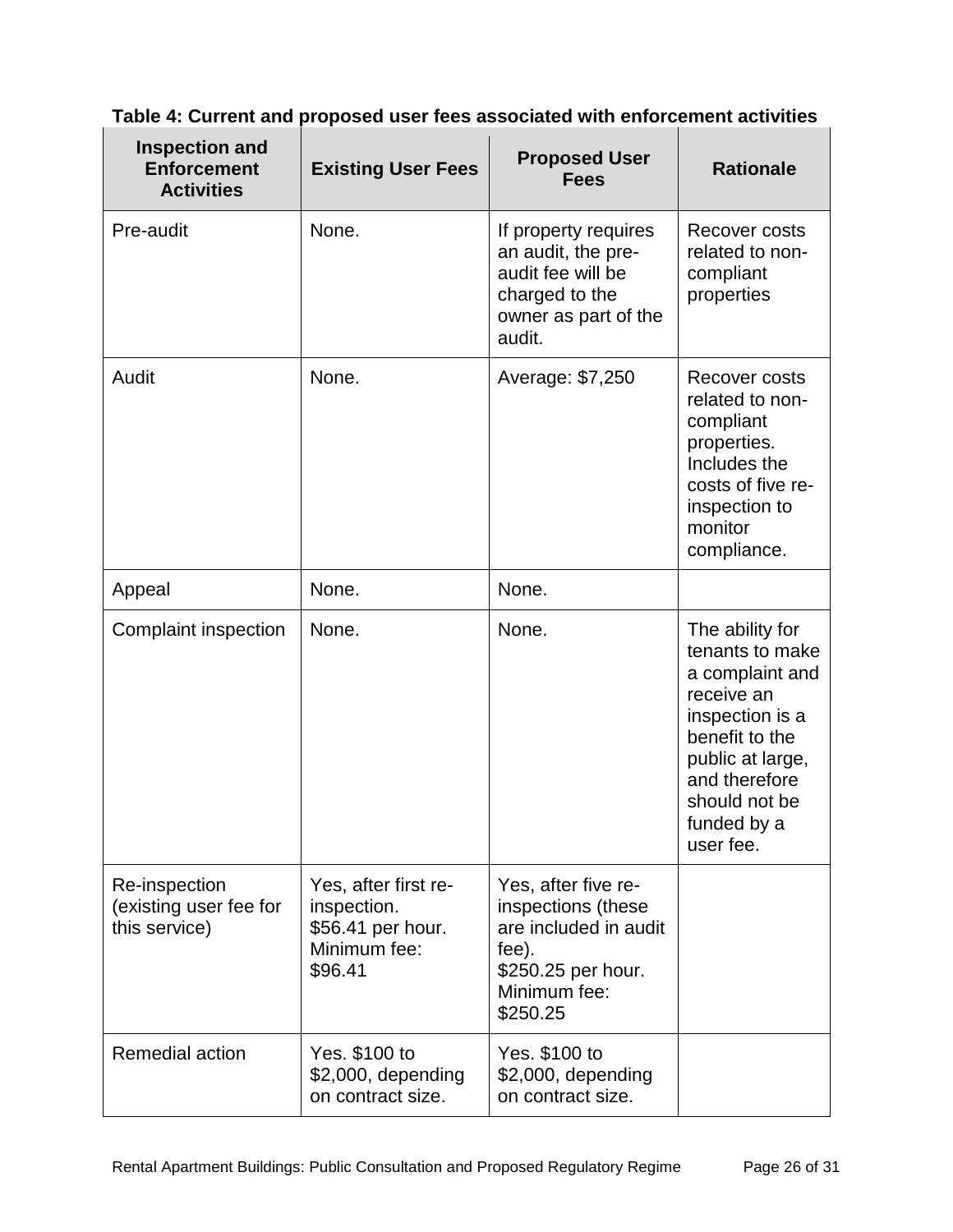#### **Funding options for proposed program**

Based on the above, staff have developed four options to fund the enhanced MRAB program proposed in this report. The options are described below and summarized in Table 5. **Option D is the recommended option.**

**Option A:** This option subsidizes 20% of the program budget through tax revenues. The remaining 80% of the budget is recovered through a registration fee for all buildings in the program of \$13 per unit per year. The fee covers the costs of the registration process, program website and all enforcement activities related to rental apartment buildings in the private market. The tax revenues support the costs of the program associated with non-profit housing providers.

**Option B:** This option also subsidizes 20% of the program budget through tax revenues. The remaining 80% of the budget is recovered through a registration fee for all buildings in the program of \$11 per unit per year and user fees for pre-audits, audits, re-inspections and remedial action as described in Table 5. This option recovers 15% of program costs from non-compliant property owners. The tax revenues support the costs of the program associated with non-profit housing providers.

**Option C:** This option subsidizes 40% of the program budget through tax revenues. The remaining 60% of the budget is recovered through a registration fee for all buildings in the program of \$10 per unit per year. The registration fee covers the costs of the registration process, program website and some enforcement activities associated with private property owners. The tax revenues support the costs of the program associated with non-profit housing providers and subsidize some of the program costs associated with private property owners. This options reflects the idea that the enhanced MRAB program provides not only significant value to individual property owners and tenants, but also the public at large.

**Option D:** This option subsidizes 40% of the program budget through tax revenues. The remaining 60% of the budget is recovered through a registration fee for all buildings in the program of \$8 per unit per year and user fees for pre-audits, audits, reinspections and remedial action as described in Table 5. This option recovers 15% of program costs from non-compliant property owners. Tax revenues support the costs of the program associated with non-profit housing providers and also subsidize some of the program costs associated with private property owners. Option D reflects the assessment above that the program provides significant value to the public at large in additional to individual property owners and tenants in particular buildings.

Staff recommend Option D because the tax revenue subsidy (40% of total budget) more accurately reflects the percentage of the program that benefits the public at large and a portion of the revenue (15% of total budget) is recovered from non-compliant landlords.

#### **Table 5: Options for funding the proposed program**

| Options |  |  |  | D (recommended) |
|---------|--|--|--|-----------------|
|---------|--|--|--|-----------------|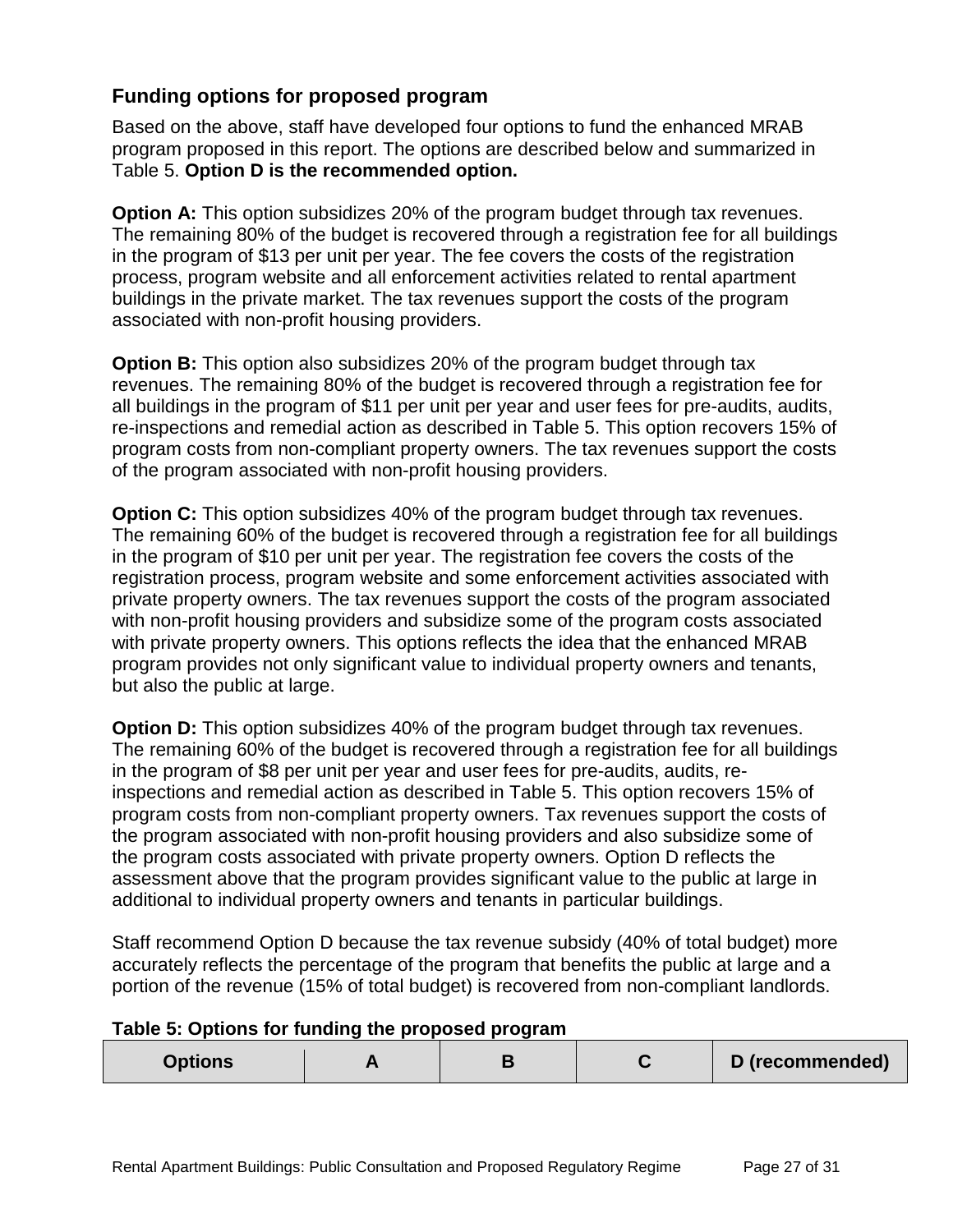| <b>Options</b>                                                                                                       | A                                          | B                                                                               | C                                          | D (recommended)                                                           |
|----------------------------------------------------------------------------------------------------------------------|--------------------------------------------|---------------------------------------------------------------------------------|--------------------------------------------|---------------------------------------------------------------------------|
| Description                                                                                                          | 20% subsidy,<br>80%<br>registration<br>fee | 20% subsidy,<br>65%<br>registration<br>fee, 15%<br>enforcement<br>activity fees | 40% subsidy,<br>60%<br>registration<br>fee | 40% subsidy, 45%<br>registration fee, 15%<br>enforcement activity<br>fees |
| <b>Total budget</b>                                                                                                  | \$4,442,904                                | \$4,442,904                                                                     | \$4,442,904                                | \$4,442,904                                                               |
| Recovered from tax<br>revenues                                                                                       | \$888,580<br>(20%)                         | \$888,580<br>(20%)                                                              | \$1,777,161<br>(40%)                       | \$1,777,161<br>(40%)                                                      |
| Recovered from user<br>fees                                                                                          | \$3,554,323<br>(80%)                       | \$3,554,323<br>(80%)                                                            | \$2,665,742<br>(60%)                       | \$2,665,742<br>(60%)                                                      |
| Recovered by<br>registration fee                                                                                     | \$3,580,317<br>(80%)                       | \$2,917,123<br>(65%)                                                            | \$2,665,742<br>(60%)                       | \$2,028,542<br>(45%)                                                      |
| Recovered by<br>enforcement actions                                                                                  |                                            | \$637,200<br>(15%)                                                              |                                            | \$637,200<br>(15%)                                                        |
| Registration fee per<br>unit                                                                                         | \$13.00                                    | \$11.00                                                                         | \$10.00                                    | \$8.00                                                                    |
| Registration fee for<br>building with 100<br>units (70% of<br>buildings in the<br>program have 100<br>units or less) | \$1,300.00                                 | \$1,100.00                                                                      | \$1,000.00                                 | \$800.00                                                                  |

#### **Modelling a fee increase to increase staff complement**

On November 2, 2016, Tenant Issues Committee passed the following motion: "City Council direct the Executive Director, Municipal Licensing and Standards to model alternative fee structures that would increase registration fees and add by-law officers, but avoid reaching the threshold under the *Residential Tenancies Act, 2006* (RTA), for municipal charges and fees and include these models in her upcoming report."

Staff found that an increase in the registration fee of \$0.43 per unit per year would recover the costs of one new municipal standards officer for the program. Accordingly, an increase of \$2.17 would fund five new MSOs and an increase of \$4.34 would fund ten new MSOs.

Increasing the registration fee and adding more MSOs would increase the portion of the budget recovered through fees and decrease the portion of the budget recovered by tax revenues. For example, funding option D proposed recovering 40% of costs from tax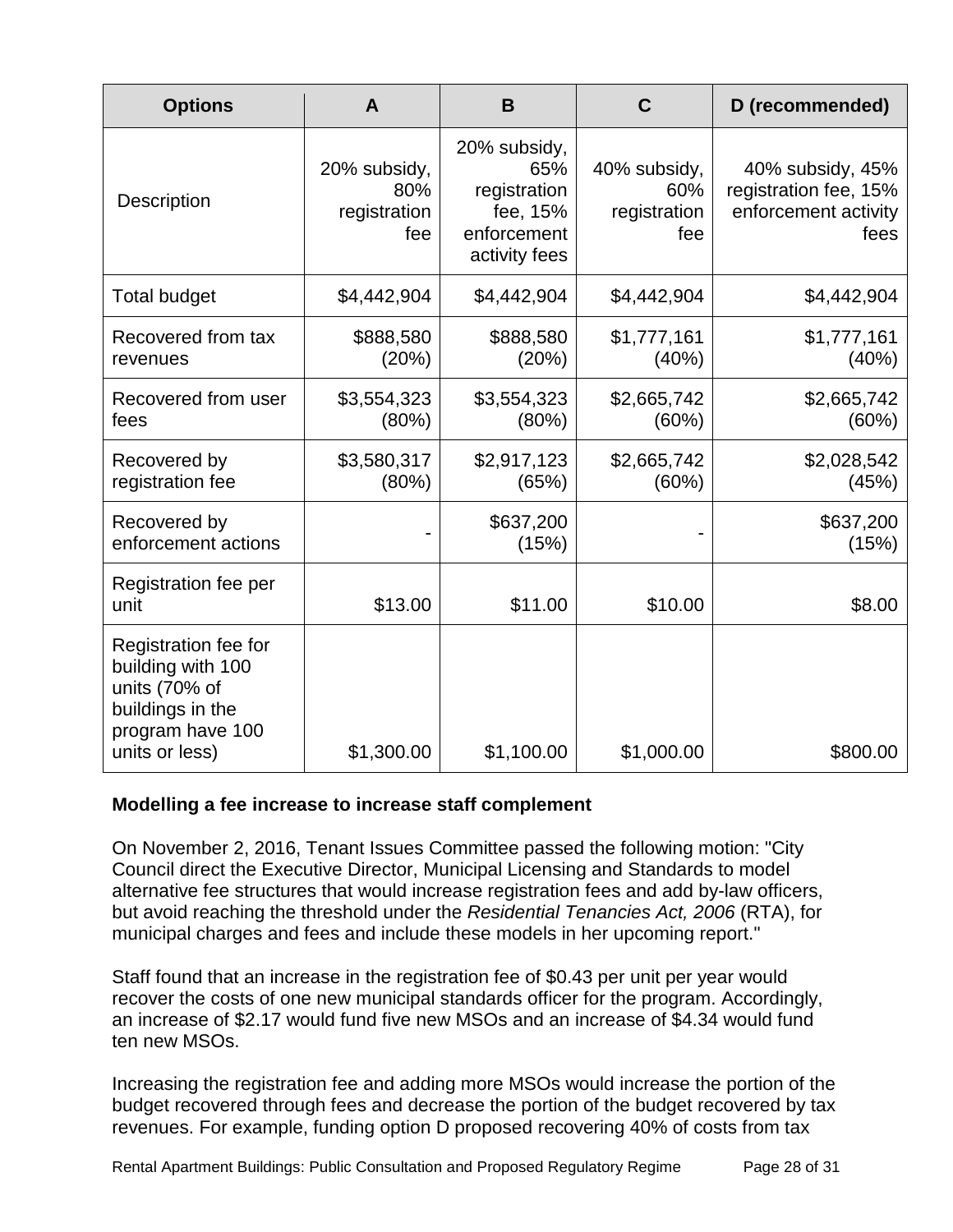revenues, 15% from enforcement user fees and 45% from a registration fee or \$8.00. Increasing the registration fee to \$8.43 per unit per year to add one MSO would mean 47% of budget would be recovered from the registration. Increasing the registration fee to \$10.17 per unit per year to add five MSOs would mean 52% of budget would be recovered from the registration fee.

#### **Impact of Fees on Rent**

A key consideration in determining the extent of cost recovery through fees is the potential impact on rents given the dearth of affordable housing in Toronto. Staff heard during the consultations that various stakeholders do not want the costs of the program to be passed on to tenants.

The City does not regulate rent increases and cannot provide any assurances that the costs outlined in this report will not be passed on to tenants through a guideline or above guideline increase. All property owners can raise rent on vacant properties with no restriction. Around 2% of rental buildings in the proposed program face no restrictions on rent increases.

For property owners that do face restrictions, user fees could be passed to tenants through a guideline increase if the increase to rent is less than 1.5%. Staff analysis found that the registration fee represents on average less than 0.2% for most rents. In addition, the Landlord and Tenant Board may make orders setting out rent increases for a particular property owner. Ultimately, it is up to the property owner to decide how to pay for the user fees.

Given the above, staff worked to develop a program with as low a registration fee as possible to minimize the potential impact on tenants. The registration fees proposed in options A through D, if passed directly to tenants in the form of a rent increase, would result in an increase of between \$0.67 and \$1.08 per month. For further analysis, see Attachment 5.

#### **Timelines for Implementation**

#### **Table 6: Proposed implementation schedule for key changes**

| <b>Action</b>                           | <b>Schedule</b> |
|-----------------------------------------|-----------------|
| Draft regulatory by-law with new        | March 2017      |
| building requirements presented to City |                 |
| Council for approval                    |                 |
| Launch of benchmarking initiative       | Q1 2017         |
| Launch of building registration and     | Q3 2017         |
| collection of fees                      |                 |
| Launch of Tenant and Landlord           | Q3 2017         |
| <b>Information Portal</b>               |                 |

#### **Future projects**

The proposals outlined in this report are a building block in the development of a more effective regulatory and enforcement approach to improving the living conditions of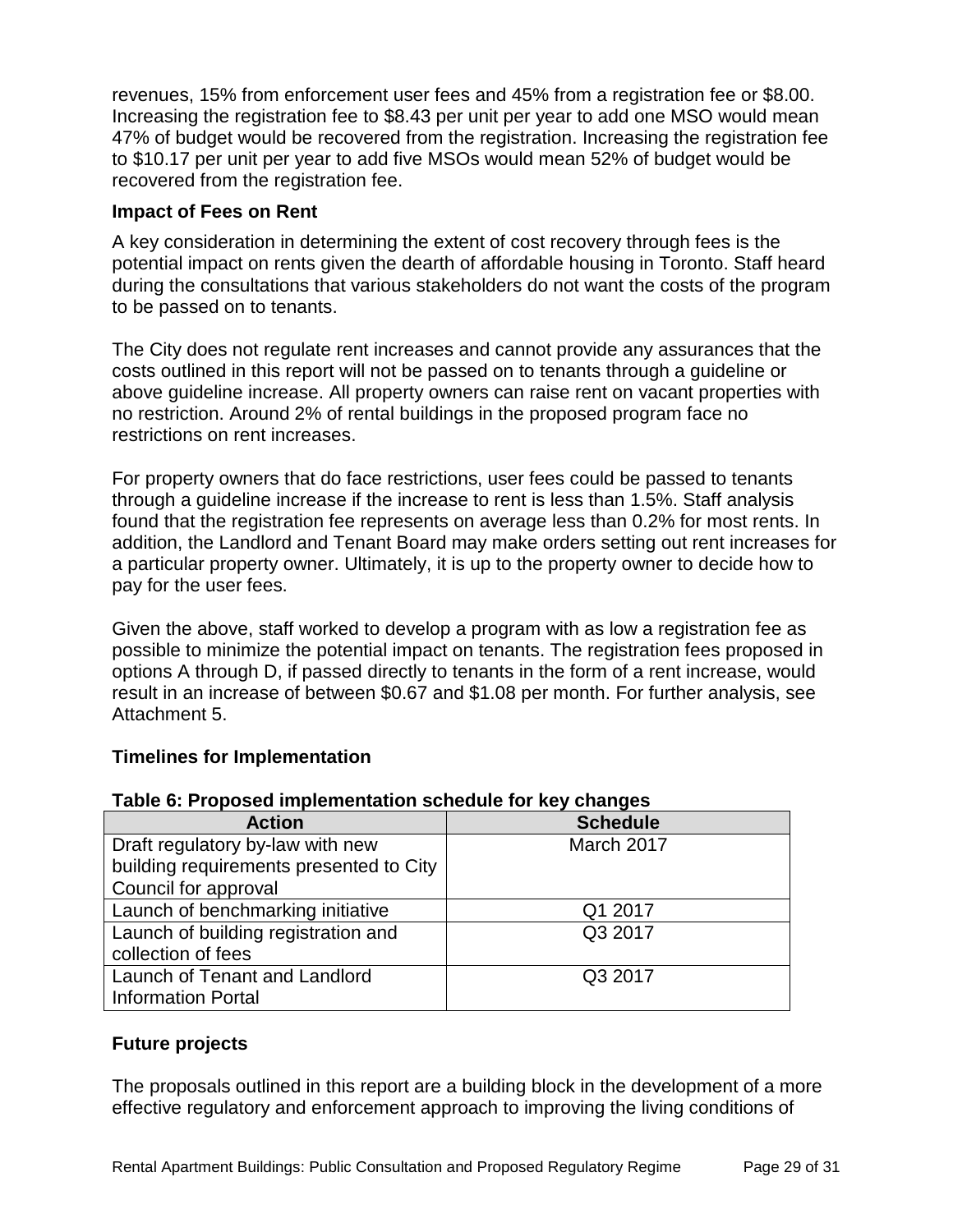tenants in rental housing. Staff have identified other projects that will be undertaken in 2018 because they require more research and/or time for implementation.

#### *Develop service standards and outcome measures*

As a result of the proposed changes, ML&S staff will need to review and update the current service standards for inspection and enforcement activities in rental apartment buildings (see Attachment 6 for current service standards). Service standards help ensure the program activities are efficient and meeting stakeholder needs.

Staff will also identify outcomes measures to evaluate the impact of the proposed efforts on the living conditions of tenants in Toronto's rental apartment buildings. These measures will be accompanied by the development and implementation of appropriate data collection mechanisms.

#### *Consider expanding program scope*

Some rental buildings in Toronto already have a level of oversight by other organizations or agencies to ensure that they are providing quality housing to tenants. The Certified Rental Building Program (CRB) is managed and operated by Federation of Rental-Housing Providers of Ontario (FRPO) and certifies approximately 200 buildings in Toronto that meet the scope of the MRAB program. Shelter Support and Housing Administration (SSHA) at the City of Toronto oversees 202 buildings in the proposed program that receive City-administered funding. ML&S will collaborate with both stakeholders to identify opportunities for integrating requirements and avoid duplication of efforts.

During the consultations, some participants expressed the need to include other types of rental housing in the program such as rentals in condominiums and secondary suites. The appropriateness and feasibility of extending the property owner requirements and inspection scheme to these types of rental housing will be examined in 2018.

#### *Explore feasibility of a rating system*

Many tenants and tenant associations underscored the importance of creating a rating system for rental apartment buildings, similar to Toronto Public Health's "DineSafe" program. The purpose of the rating system would be to publically identify substandard buildings and help prospective tenants decide where to rent. At the moment, the City of Toronto does not have complete information of all rental apartment buildings in order to realize such a system across the city. ML&S is proposing to collect building information through the registration process and different types of inspections. After these changes are introduced, staff will explore the merits and feasibility of facilitating a rating system for rental apartment buildings that could be either hosted online or prominently displayed in the lobby of apartment buildings.

#### *Implementing Administrative Penalties*

Administrative penalties are a mechanism for enforcing compliance with certain bylaws that uses an [administrative review system](https://www.thestar.com/opinion/editorials/2015/03/09/lets-try-settling-traffic-ticket-disputes-online-instead-of-in-court-editorial.html) rather than a court system. Under an administrative penalty system (APS), individuals would receive a notice of violation rather than a set fine or court summons and have the option of paying the notice, or